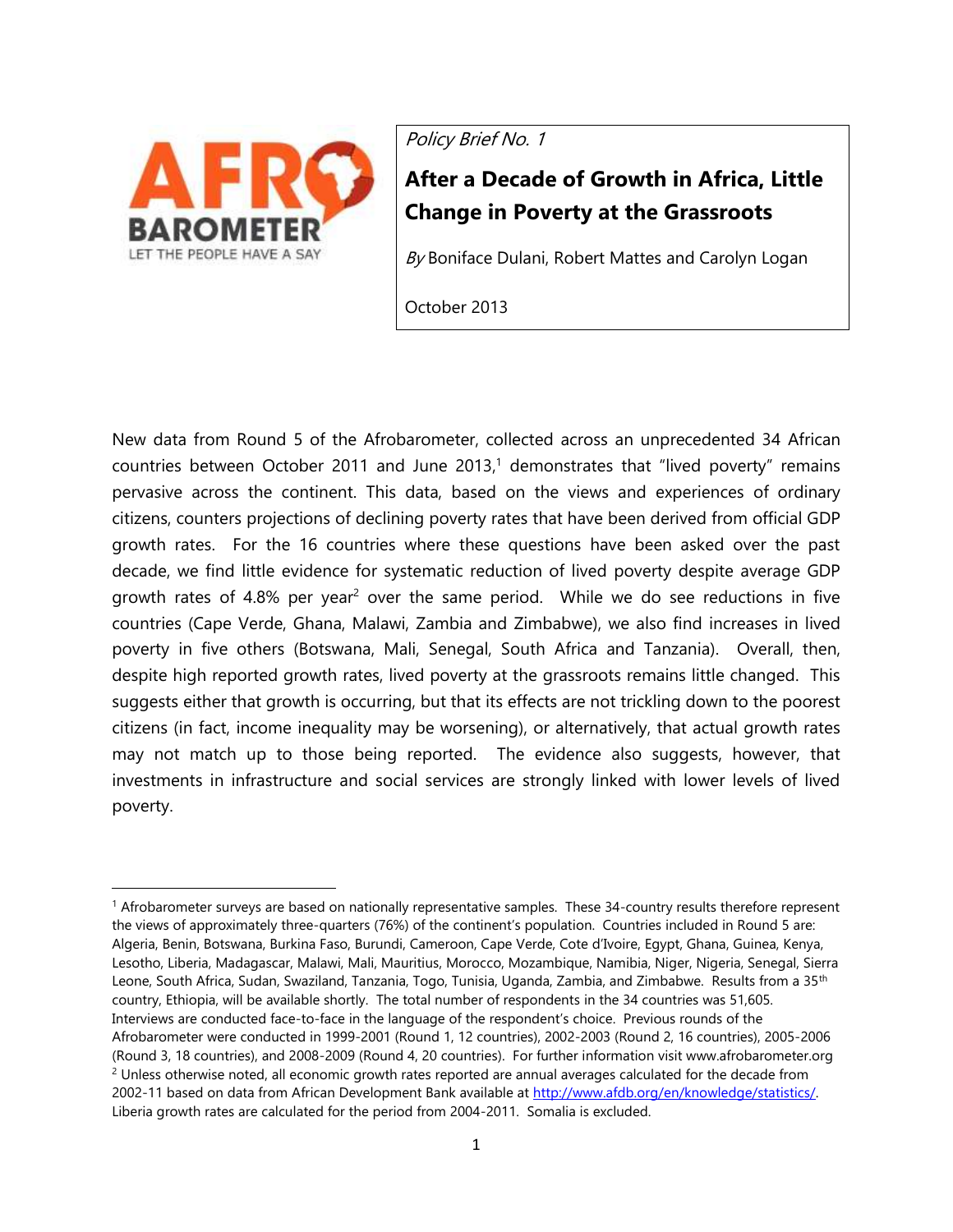## **Key Findings**

- With only two years to go before the 2015 Millennium Development Goal benchmark year, roughly one in five Africans still experiences frequent ('many times' or 'always') deprivation with respect to their most basic needs for food (17%), clean water (21%), and medicines and medical care (20%). Approximately half experience at least occasional shortages. Slightly fewer suffer from inadequate access to cooking fuel (13% frequently go without).
- More than twice as many (44%) regularly lack a cash income which might enable them to meet these basic needs, and a full three-quarters (76%) report going without cash at least once in the previous year.
- People in Burundi, Guinea, Niger, Senegal and Togo experienced the highest average levels of lived poverty, while those living in Algeria and Mauritius experienced the lowest.
- People living in countries undergoing or emerging from conflicts appear to be particularly vulnerable to lived poverty, especially food shortages. Five of the seven countries that experience the highest levels of nutritional deprivation – Burundi, Liberia, Madagascar, Sierra Leone and Niger – are all emerging from recent conflicts. And the two worst performers in North Africa – Egypt and Sudan – have recently faced internal conflicts as well.
- Comparing regional experiences of lived poverty, we find that both West and East Africans encounter the most shortages, while North Africans experience the lowest levels of deprivation.
- Across 16 countries where data is available over the past decade, the average experience of lived poverty has hardly changed. There have been real over-time decreases in Cape Verde, Ghana, Malawi and Zambia. And the formation of the Government of National Unity in Zimbabwe in 2008 also appears to have generated a "peace dividend" in the past five years that translated into a more recent, but substantial reduction of lived poverty in that country. However, these instances of poverty reduction have been matched by increases in Botswana, Mali, Senegal, South Africa and Tanzania over the past decade.
- The data show significant correlations between access to electrical grids, piped water, and other basic services in communities and lower levels of lived poverty. Higher levels of formal education also correlate with sharply lower experiences of deprivation.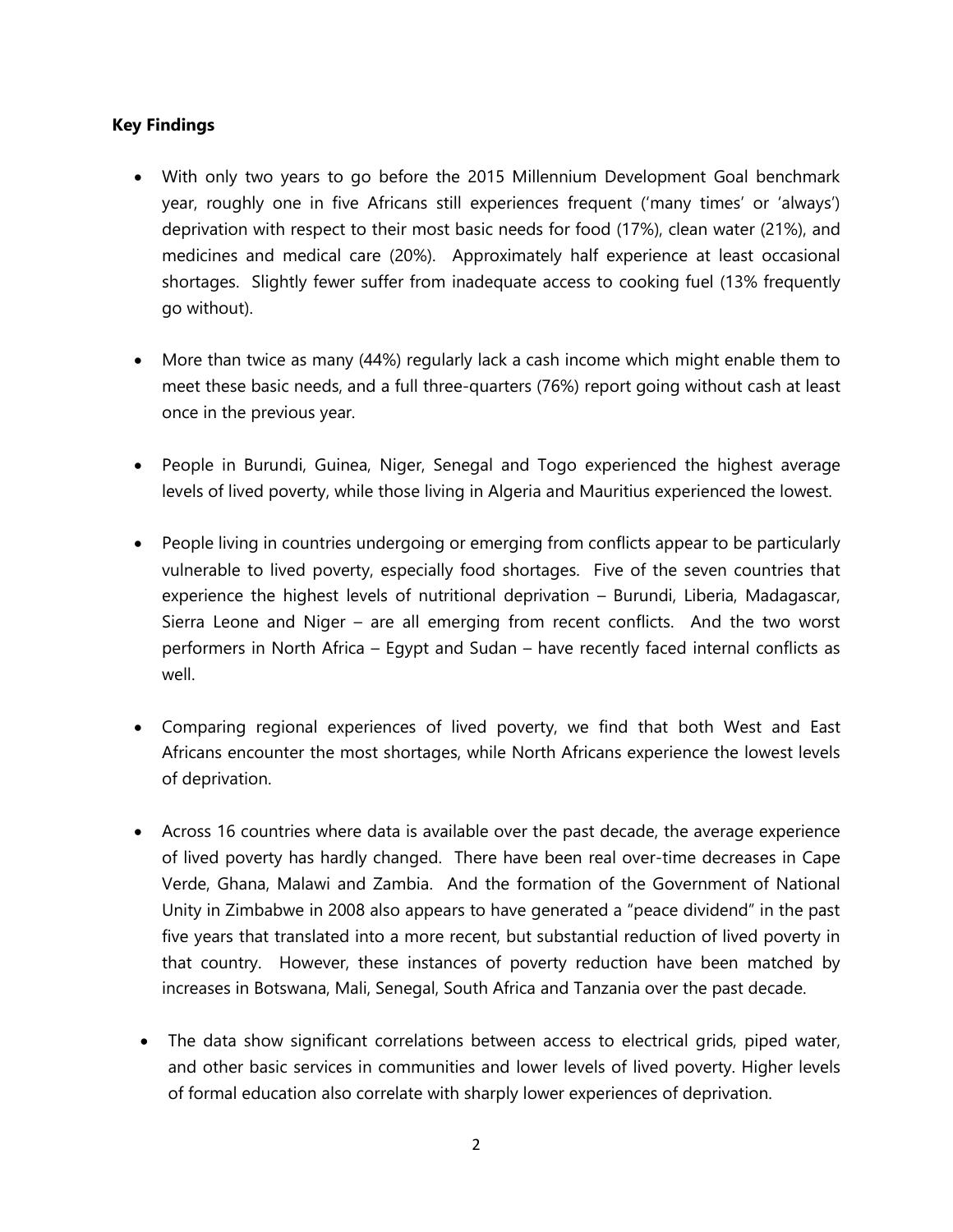## **Measuring Lived Poverty Using Survey Data in Africa**

Poverty is measured in a number of different ways. At the national level, all countries produce national accounts data to calculate their Gross National Income, which is used to summarize national wealth and the total state of the economy. However, the capacity of many African countries' national statistics systems to generate these numbers has recently been criticized.<sup>3</sup>

At the personal or household level, national statistical offices also conduct large household surveys to measure income, expenditure, assets and access to services, which are then used to calculate national poverty lines and place individuals above or below that line. The Millennium Development Goal that focused on reducing the number of people living on less than \$1.25 a day is a good example. However, such surveys are expensive and conducted infrequently in many African countries. Other development organizations, such as the United Nations, collect data on the consequences of poverty such as the proportion of people who use improved drinking water sources or sanitation services, or the proportion of underweight children under five, in a given country.

As a contribution to the debate about poverty in Africa, the Afrobarometer offers the Lived Poverty Index (LPI), an experiential measure that consists of a series of survey questions that measure how frequently people actually go without basic necessities during the course of a year. It measures a portion of the central core of the concept of poverty that is not well captured by existing measures, and thus offers an important complement to official statistics on poverty and development. Because people are the best judges of their own interests, respondents are best placed to tell us about their quality of life, though they might not be able to do it with a great deal of precision. If Amartya Sen is right and the value of one's standard of living lies in the living itself, an experiential measure of shortages of the basic necessities of life takes us directly to the central core of what the concept of poverty is all about.<sup>4</sup>

The Afrobarometer asks respondents: Over the past year, how often, if ever, have you or your family gone without enough: food to eat; clean water for home use; medicines or medical treatment; enough fuel to cook your food; a cash income? A range of response options are offered, starting with *never* for those that experienced no shortages, to *just once or twice*, several times, many times and always. Because these questions are asked in all Afrobarometer countries, we are able to monitor not only shifts in the levels and nature of poverty over time, but also to compare experiences across countries and regions.

<sup>&</sup>lt;sup>3</sup> Morton Jerven, Poor Numbers: How We Are Misled By African Development Statistics and What To Do About It (London: Cornell University Press, 2013).

<sup>&</sup>lt;sup>4</sup> Amartya Sen, *Development As Freedom* (New York: Anchor Books, 1999).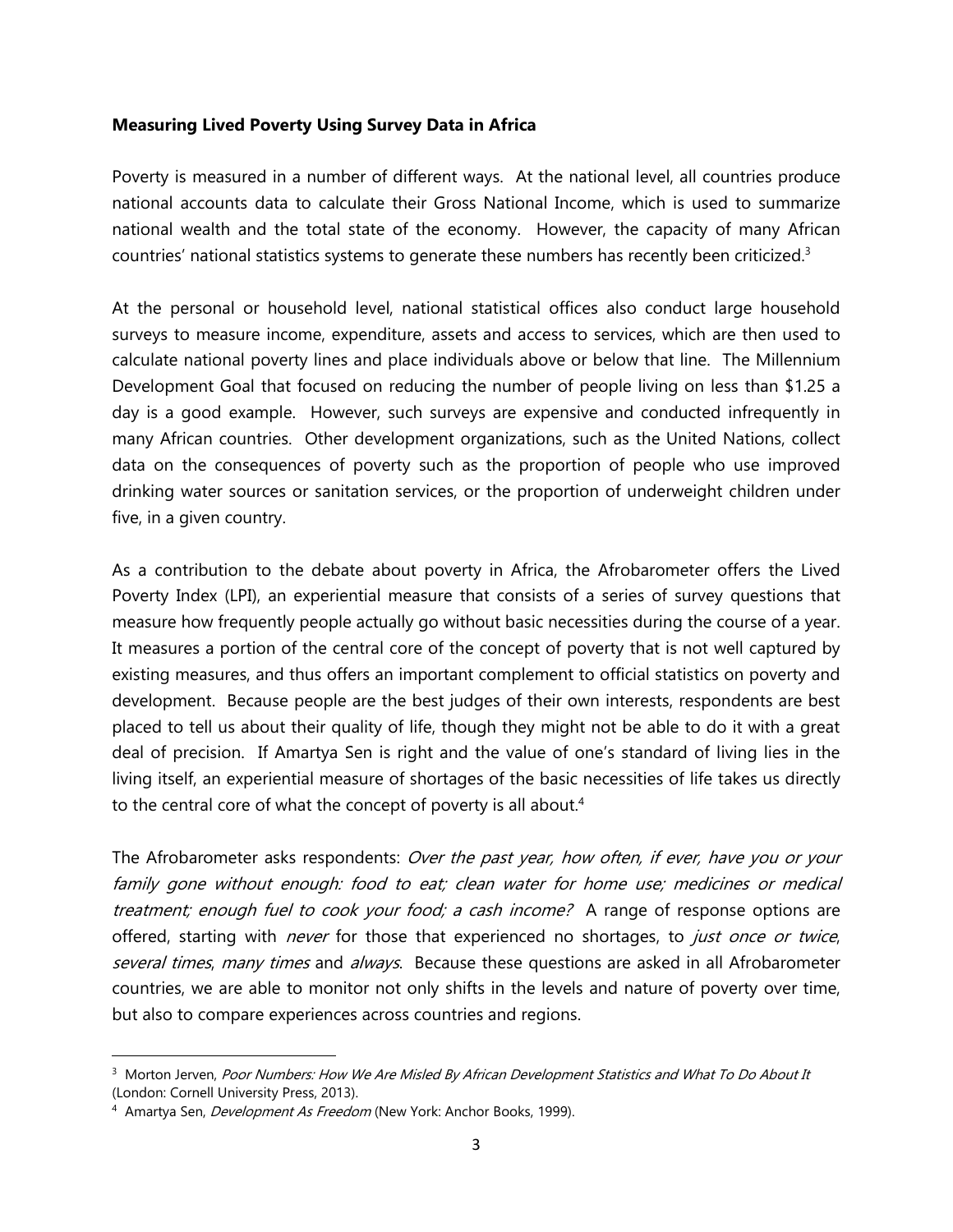## **The Nature and Severity of Poverty in Africa as of 2012**

Recent evidence suggesting that African countries are registering the fastest economic growth rates globally has led many to predict that the continent is on the verge of a development renaissance.<sup>5</sup> While there is compelling evidence in support of Africa's strong economic performance, questions about whether this growth is contributing to the reduction of poverty remain highly contested. Some analysts contend that relatively high economic growth rates, which averaged 4.8% per annum over the last decade, have contributed to corresponding declines in the proportion of Africans living below the poverty line from 51% in 2005 to 39% in 2012.<sup>6</sup> Others counter that there is no solid evidence that this strong economic growth is contributing to meaningful reductions in poverty levels.<sup>7</sup> Still others question whether the high growth rates being reported may themselves be illusory.<sup>8</sup> Afrobarometer's measures of lived poverty shed light on this debate, suggesting that doubts about the extent of progress achieved in the fight against poverty are well founded.

The data reveal that significant numbers of Africans still fail to meet their most basic needs, and many of them fall short on a regular basis. Majorities report facing shortages in medicine and medical services (53% at least once in the past year) and food (50%). Just under a majority experience at least occasional shortages of clean water (49%), and four-in-ten go without cooking fuel (42%). More troubling is the intensity of the problem: roughly one in five encounter *frequent* shortages (going without "many times" or "always" in the past year) with respect to water (22%), medicines (20%) and food (17%). Not surprisingly, shortages are especially acute in rural areas, where 21% experienced regular food shortages, 24% went without medical care, and 26% lacked access to water, compared to just 11%, 13% and 15% of urban dwellers, respectively.

The most commonly cited form of deprivation remains access to cash income, with a full threequarters (76%) reporting that they went without cash at least once in the previous year.<sup>9</sup> While cash income is not in itself a basic need, access to it can enable citizens to purchase their basic

[http://www.wto.org/english/news\\_e/sppl\\_e/sppl283\\_e.htm](http://www.wto.org/english/news_e/sppl_e/sppl283_e.htm) accessed 23 September 2013

 $\overline{a}$ 

<sup>&</sup>lt;sup>5</sup> See Pascal Lamy, "Africa is the growth continent for the  $21^{st}$  Century," Speech by the World Trade Organization Director General, University of Nairobi, 22 May 2013. Available online at:

<sup>6</sup> African Development Bank Group, 2013, Annual Development Effectiveness Review 2013: Towards sustainable growth for Africa, Tunis: ADB Group.

<sup>&</sup>lt;sup>7</sup> NEPAD, 2012, Africa's decade of change: Reflections on 10 years of NEPAD, Johannesburg: NEPAD <sup>8</sup> Jerven, Poor Numbers.

<sup>9</sup> See Afrobarometer (2004), "Lived Poverty in Africa: Desperation, Hope and Patience", Afrobarometer Briefing paper No. 11; Robert Mattes and Michael Bratton, (2009), "Poverty Reduction, Economic Growth and Democratization in Sub-Saharan Africa," Afrobarometer Briefing Paper No. 68; and Robert Mattes (2008), "The material and political bases of lived poverty in Africa: insights from the Afrobarometer," Afrobarometer Working Paper No. 98.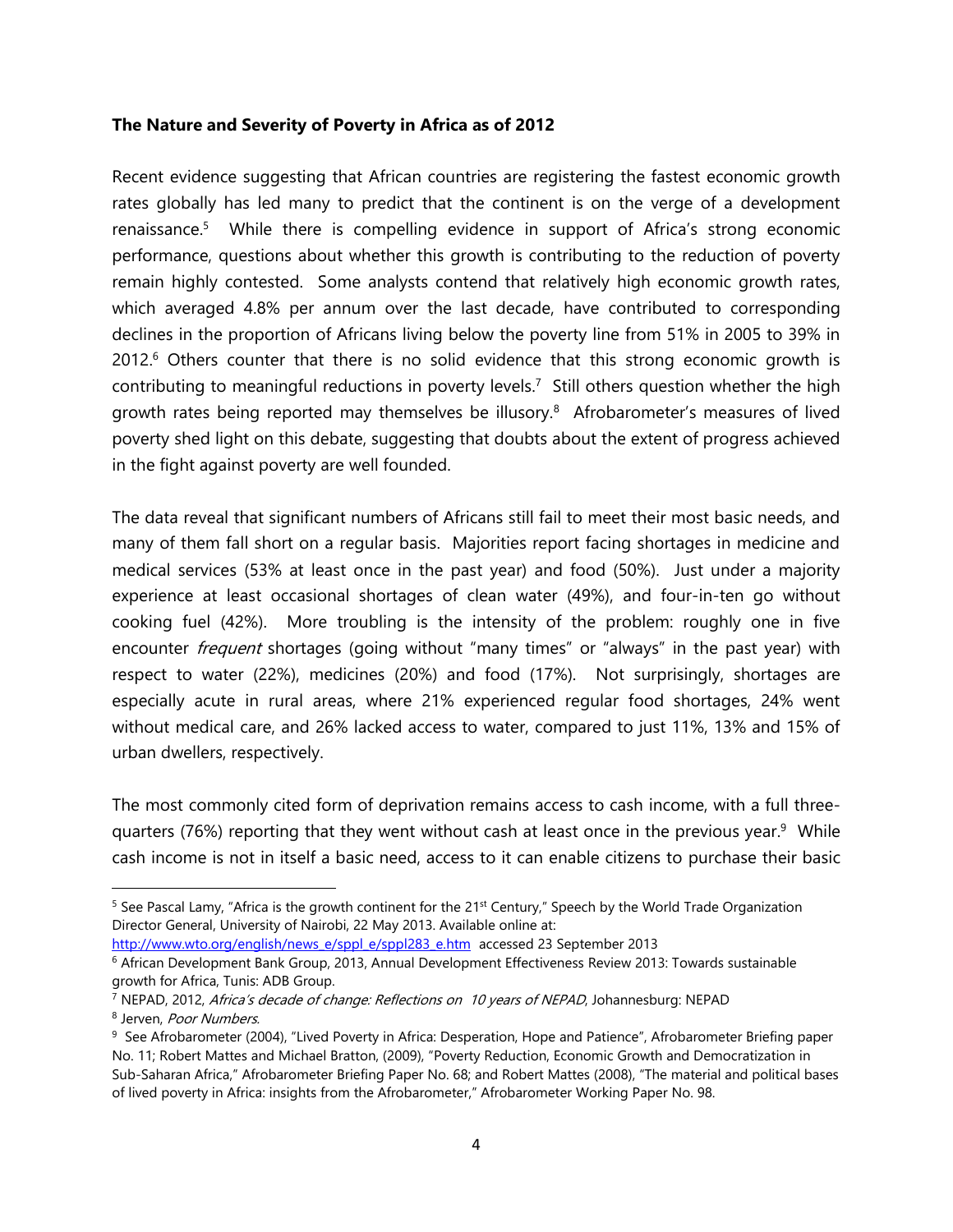and non-basic needs. Income shortages therefore have many spillover effects on individuals' lives. The fact that three-quarters of Africans report having gone without cash income at least once in the previous year therefore poses a major development challenge, as many adults on the continent cannot afford to buy resources for immediate use or invest in assets.



**Lived poverty across 34 African countries, 2011-2013**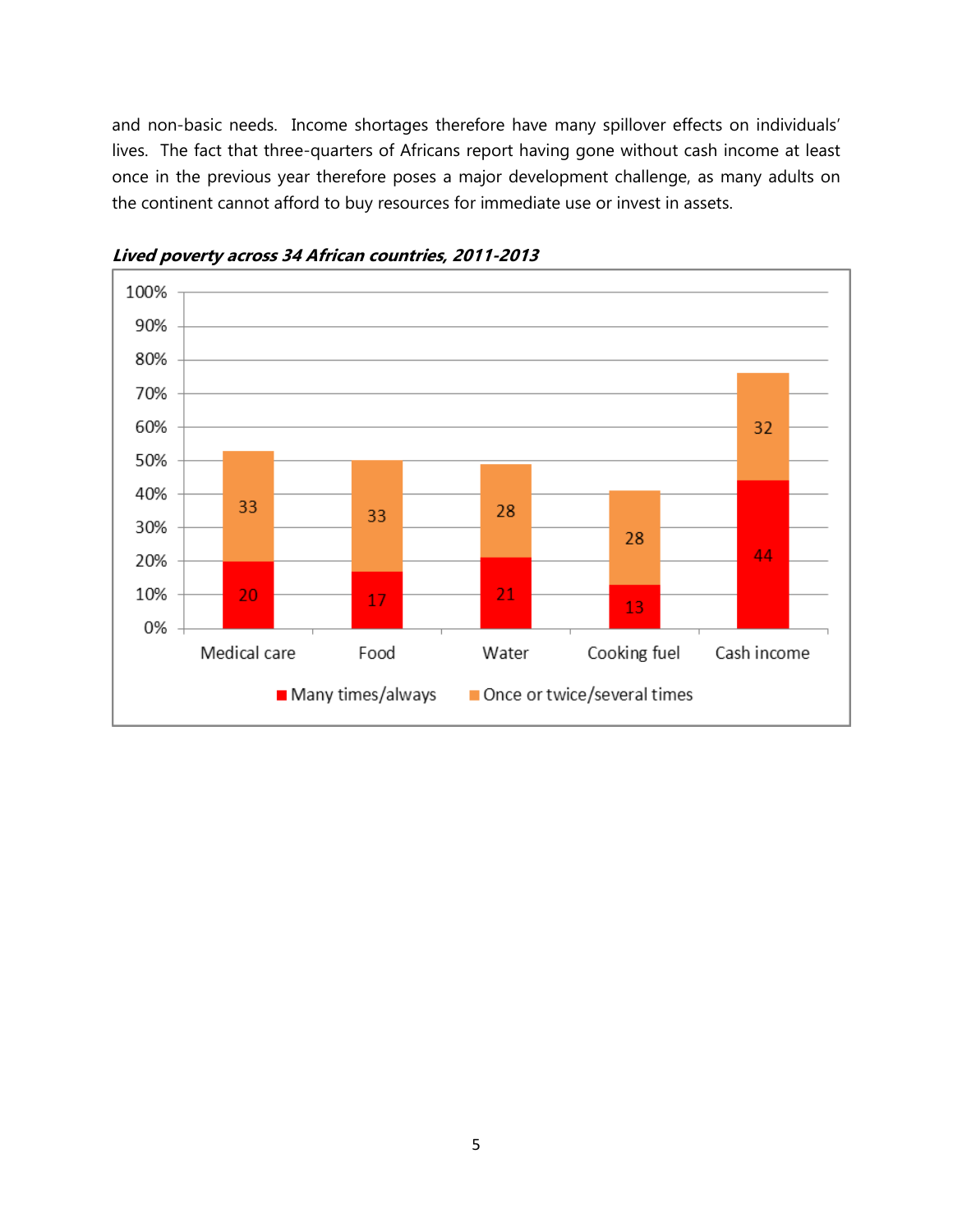Overall averages, however, hide substantial country differences across the continent. For instance, at least two thirds of all citizens experienced food shortage at least once in Burundi (78%), Liberia (75%), Lesotho (73%), Madagascar (70%), Sierra Leone (69%), Niger (67%) and Swaziland (66%). In contrast, one-third or fewer faced the same problem in Egypt (33%), Ghana (27%), Cape Verde (25%), Tunisia (21%), Morocco (19%), Mauritius (9%), and Algeria (7%). Similar patterns prevail with respect to shortages of water and medical treatment.

While access to clean water remains a lingering challenge for many African citizens, the extent of deprivation again varies widely. At least six-in-ten went without in Cameroon, Cote d'Ivoire, Togo, Burkina Faso, Tanzania, Guinea and Lesotho. But less than four-in-ten experienced shortages of clean water in Mali, Malawi, Algeria, Ghana, Tunisia, Morocco, and Mauritius.

Similarly, while between two-thirds and three-quarters of all citizens say they went without necessary medicine or medical treatment at least once in Guinea, Tanzania, Liberia, Uganda, Sierra Leone, Senegal, Cote D'Ivoire, the figures were below 40% in Botswana, South Africa, Tunisia, Cape Verde, Ghana, and Algeria. In Mauritius, a mere 5% went without, reflecting the country's position as one of a very small group of African countries that has invested heavily in health service provision, providing free health care access to the population.



## **Highest and lowest levels of food shortages, 2011-2013**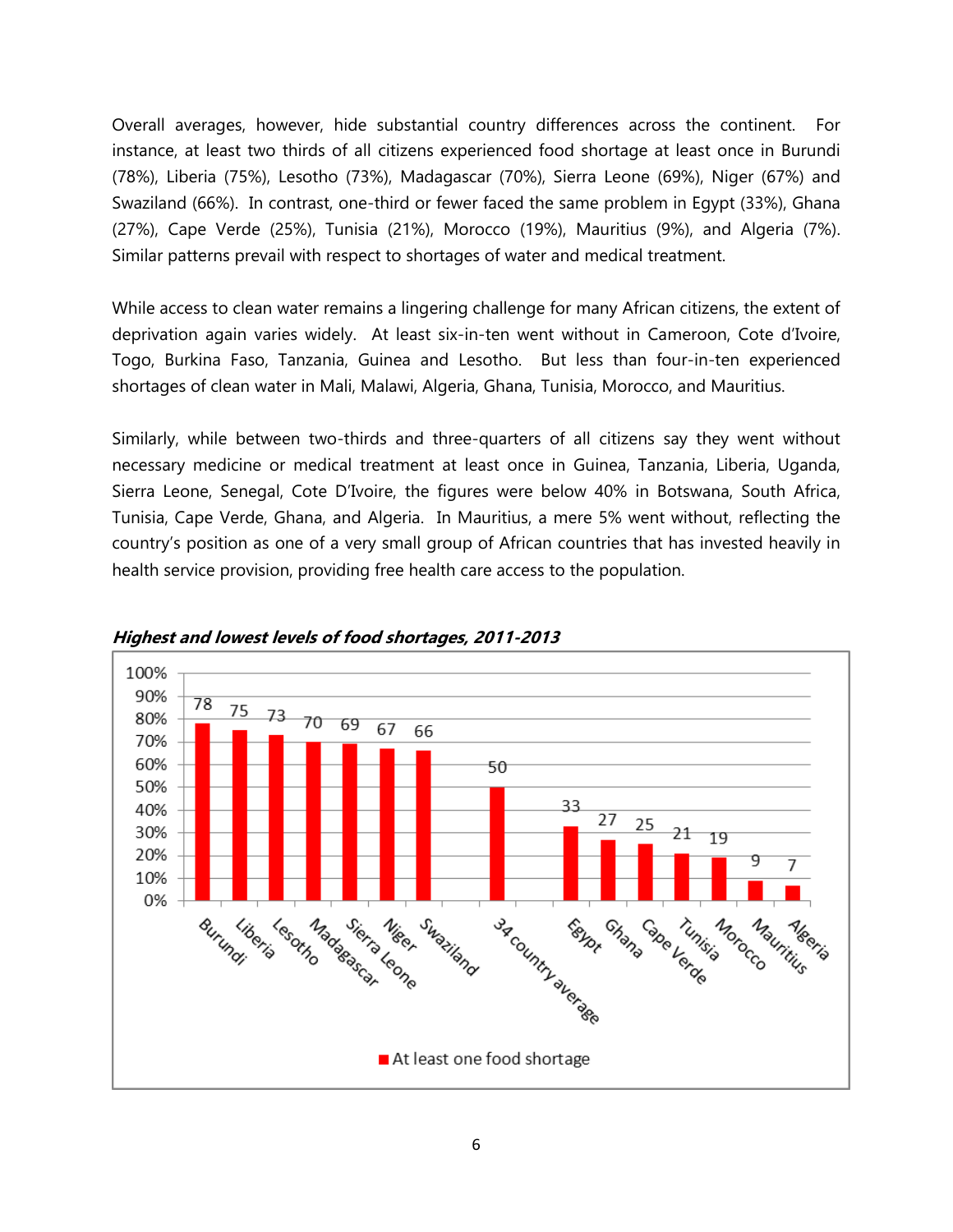

**Highest and lowest levels of water shortages, 2011-2013**



**Highest and lowest levels of medical shortages, 2011-2013**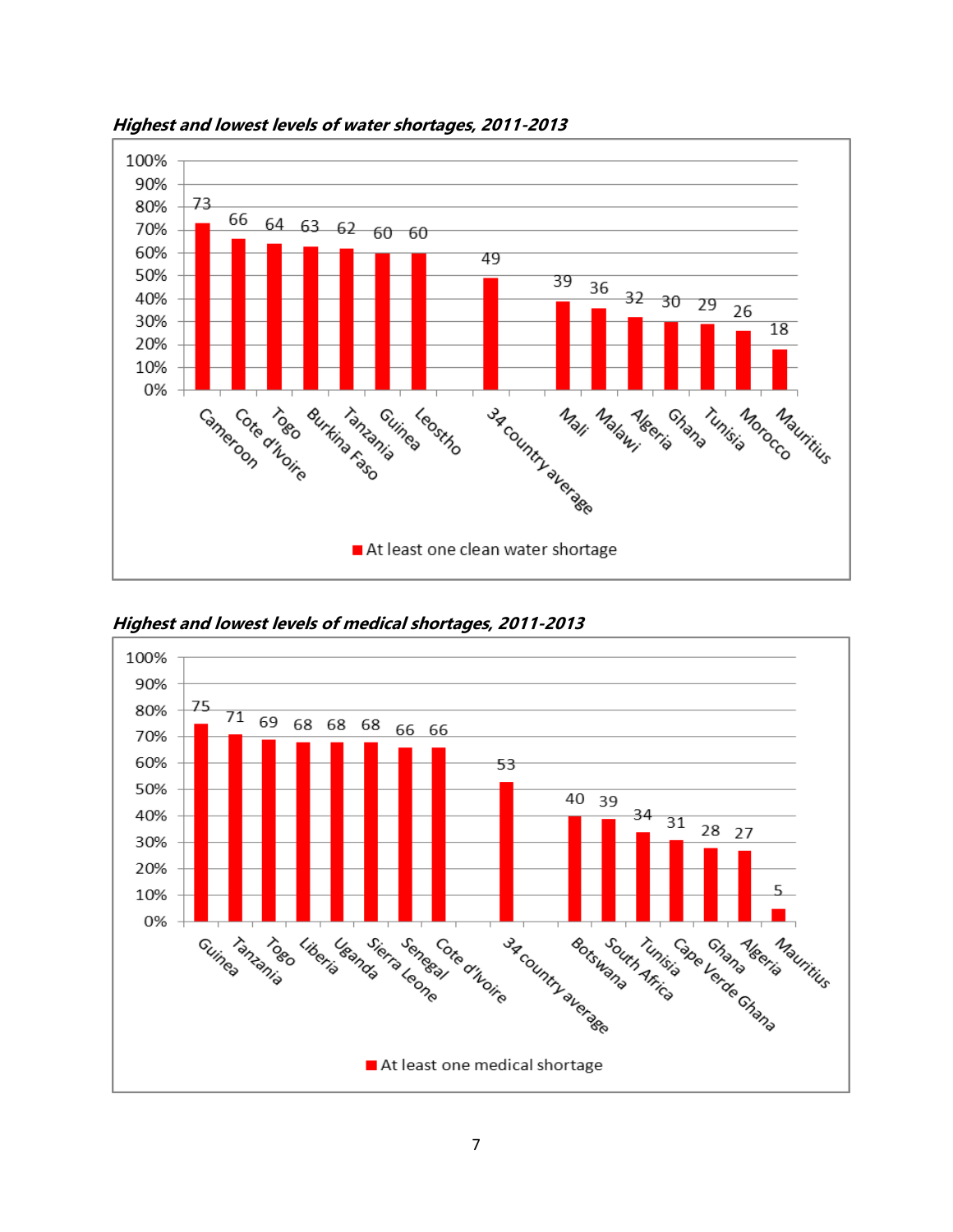## **The Lived Poverty Index (LPI)**

 $\overline{\phantom{a}}$ 

The responses to this set of Afrobarometer questions can be combined to calculate an average score for each individual respondent, and for each country, that captures overall levels of "lived poverty." The Lived Poverty Index (LPI) score ranges along a five point scale from 0 (which can be thought of as no lived poverty) to 4 (which would reflect a constant absence of all basic necessities).<sup>10</sup>

The mean level of lived poverty score across all 34 countries in 2012 is 1.26 (on the scale of 0 to 4). However, there is significant cross-national variation around that mean. At their worst, average scores in Togo (1.89), Burundi (1.85), Niger (1.81), Guinea (1.78), and Lesotho (1.77) suggest that the average person in these countries experiences shortages across all basic necessities "several" times in a year.

At their best, the LPI scores in Mauritius (0.20) and Algeria (0.32) mean that the typical person in those countries "never" goes without any basic necessities.

In general, it is evident that West African countries are clustered at the bottom of the scale, while North African countries dominate at the top. A comparison of average LPI scores by region confirms that these apparent regional differences are real: average lived poverty is highest in both West Africa (1.47) and East Africa (1.46), and lowest in North Africa (0.77), with Southern Africa (1.17) about halfway in between. It is telling, however, that that the two worst performing North African countries, Sudan and Egypt, have been embroiled in internal political conflicts. Because this is the first Afrobarometer survey in these countries, the data cannot show whether poverty has led to the conflicts, or has gotten worse as a result of the discord.

 $10$  Previous research has demonstrated that this scale has impressive internal validity and reliability that is strong and consistent across all country samples and across all survey rounds. See R. Mattes, 2008 "The Material and Political Bases of Lived Poverty in Africa: Insights from the Afrobarometer," in V. Moller, D. Huschka and A. Michalos, eds, Barometers of Quality of Life Around the Globe: How are We Doing? Springer Science Business Media B.V., pp.161-186.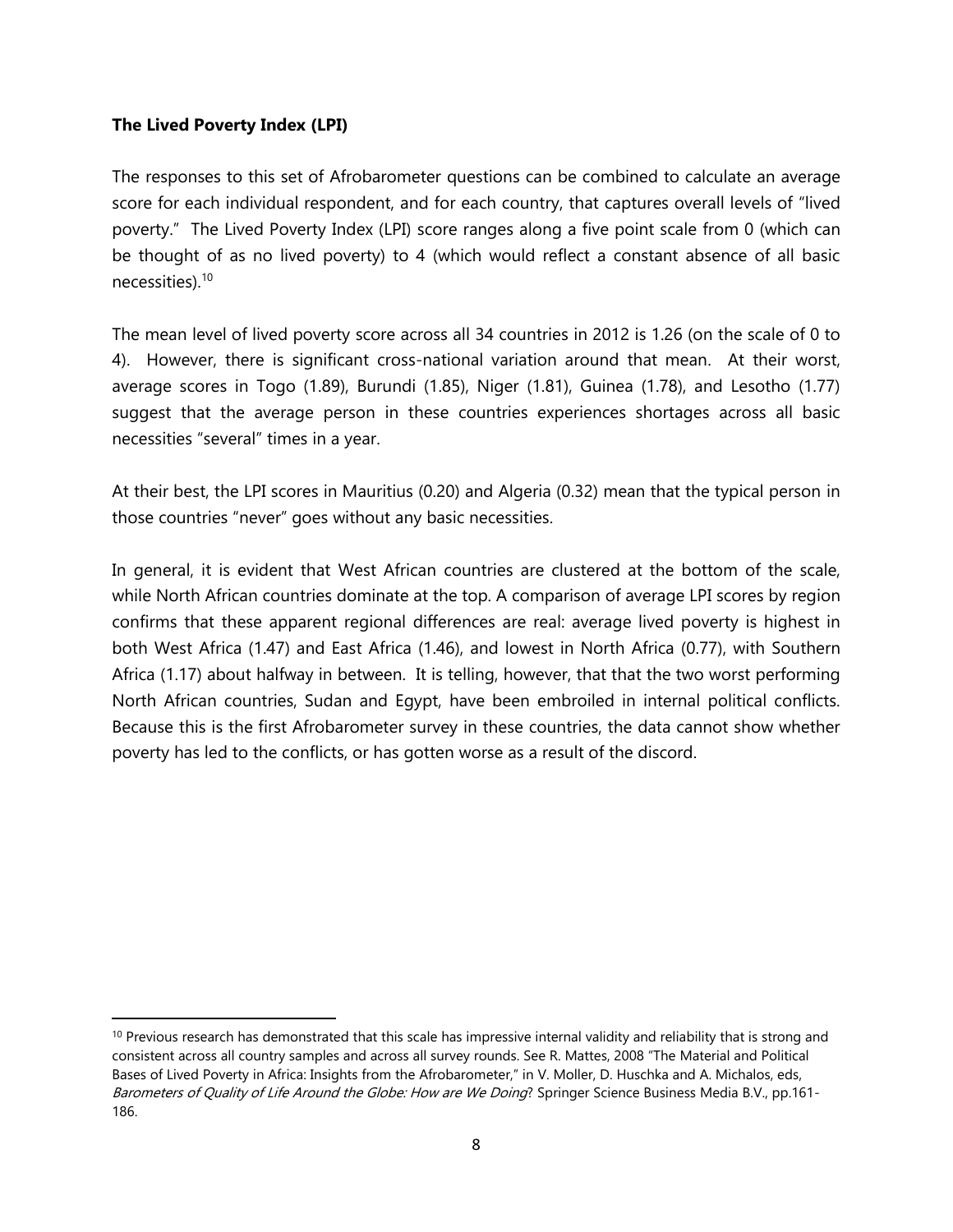## **Lived Poverty Index, 2011-2013**

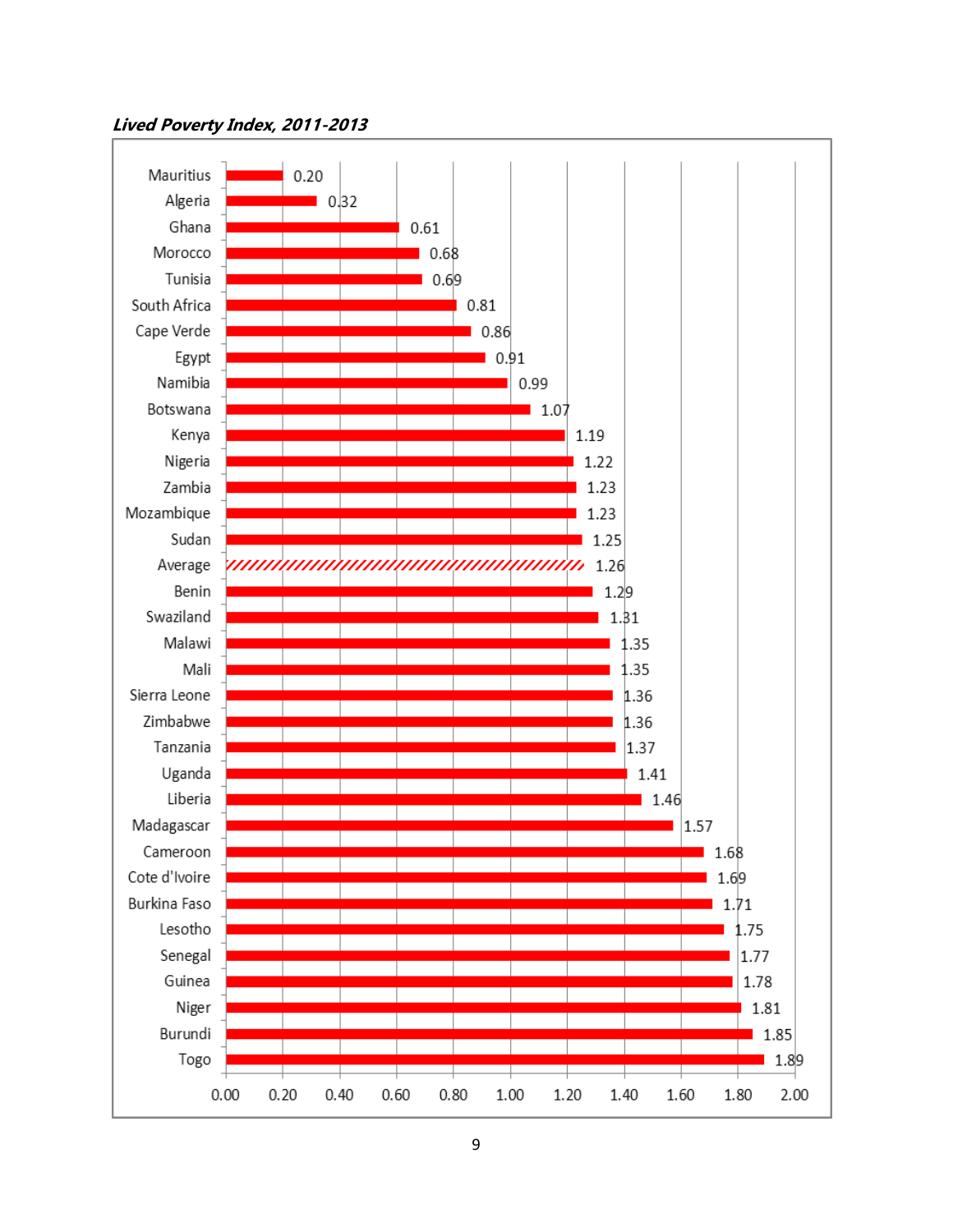#### **Trends in Lived Poverty, 2002-2012 (16 countries)**

The Lived Poverty questions have been asked in exactly the same way over the past decade in 16 countries, so the data can track changes in the experience of poverty over this time.<sup>11</sup> Taken as a group, there is a very slight decrease in the experience of poverty across this set of countries: the LPI increased from 1.26 in 2002 to 1.31 in 2005, but then fell slowly, and marginally, to 1.22 in 2012. On its face, this might suggest that the adoption by many African countries of various anti-poverty interventions in recent years has thus far failed to have a substantial effect in ameliorating the everyday experience of poverty.



## **Changes in lived poverty (2002-2012), 16 countries**

To further scrutinize the results, Afrobarometer classifies LPI scores into three poverty categories: very low or no lived poverty, with LPI scores of less than 0.50; moderate lived poverty, with scores from 0.5 to 2.5; and extreme lived poverty, with scores of 2.5 and above. Overall, two thirds (65%) of citizens in these 16 countries fall into the moderate poverty category; another one in ten (9%) experience extreme poverty. These average figures remain essentially unchanged since 2002, when they were 66% and 10%, respectively.

<sup>11</sup> The 16 countries covered in Round 2 were: Botswana, Cape Verde, Ghana, Kenya, Lesotho, Malawi, Mali, Mozambique, Namibia, Nigeria, South Africa, Senegal, Tanzania, Uganda, Zambia and Zimbabwe.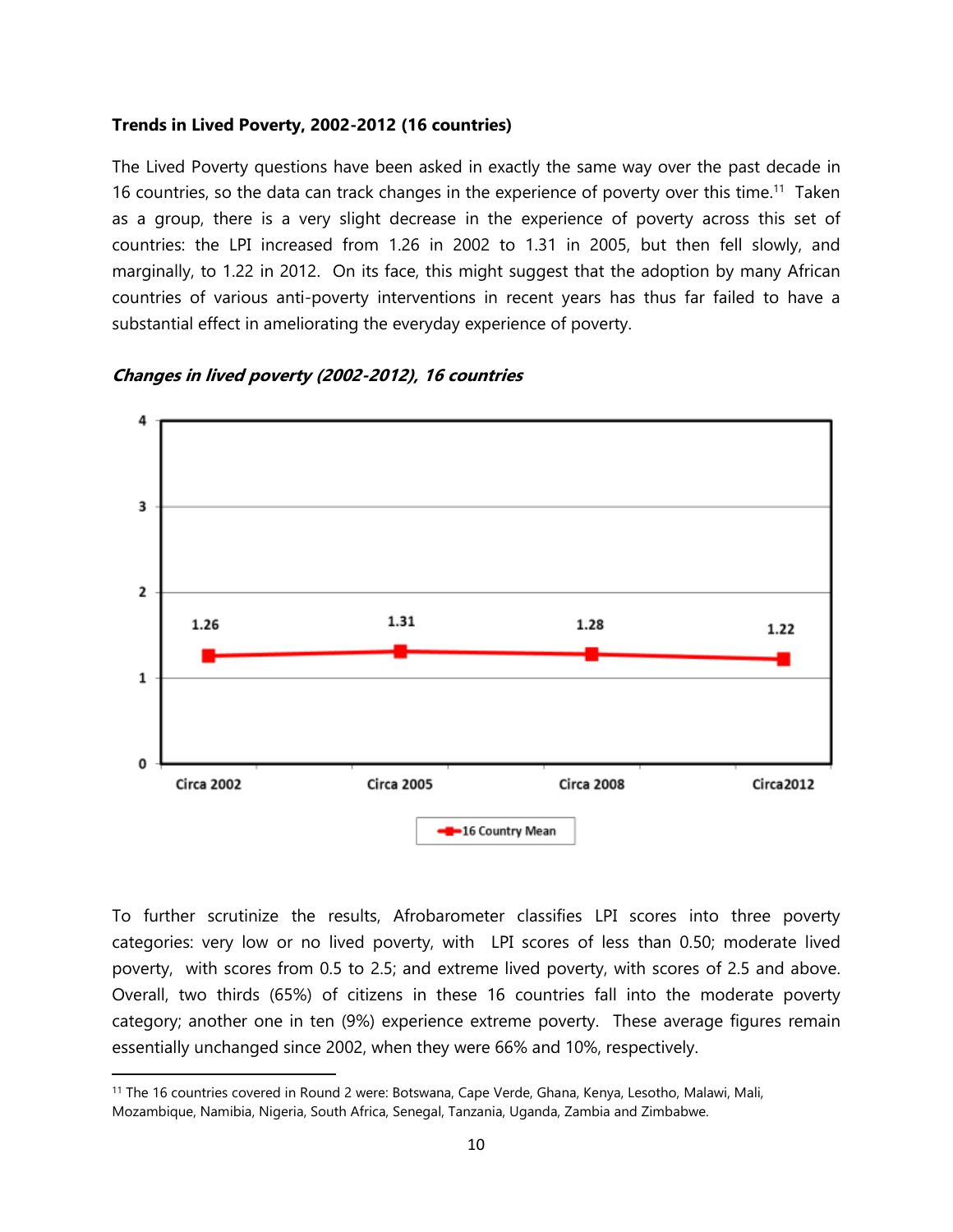

## **Changes in degree of extreme poverty (2002-2012), 16 countries**

#### **National Experiences of Lived Poverty Reduction, 2002 and 2012**

However, the overall stability produced by pooling these 16 countries masks some important overtime changes within countries: *successful poverty reduction* in several countries is counterbalanced by *increases* in lived poverty in others.

The largest visible decline occurred in Ghana, where the LPI fell from 1.00 in 2002 to 0.61 in 2012, followed by Malawi, which saw a decline from 1.70 to 1.35 during the same period. Expressed in population percentages, this means that the total proportion of adult Ghanaians living in moderate or extreme poverty fell by 24 percentage points, from 69% to 45%, between 2002 and 2012. In Malawi the decline was a smaller but still important nine percentage points, from 93% to 84%. There were also clear downward shifts in Cape Verde and Zambia over this same period. Reported economic growth rates in these countries over the last decade range from 5.7% per annum in Malawi to 6.8% annually in Ghana.

There was also a substantial decline over the last four years in Zimbabwe. During that country's prolonged political crisis, lived poverty increased substantially, from 1.71in 2002 to 2.02 in 2008.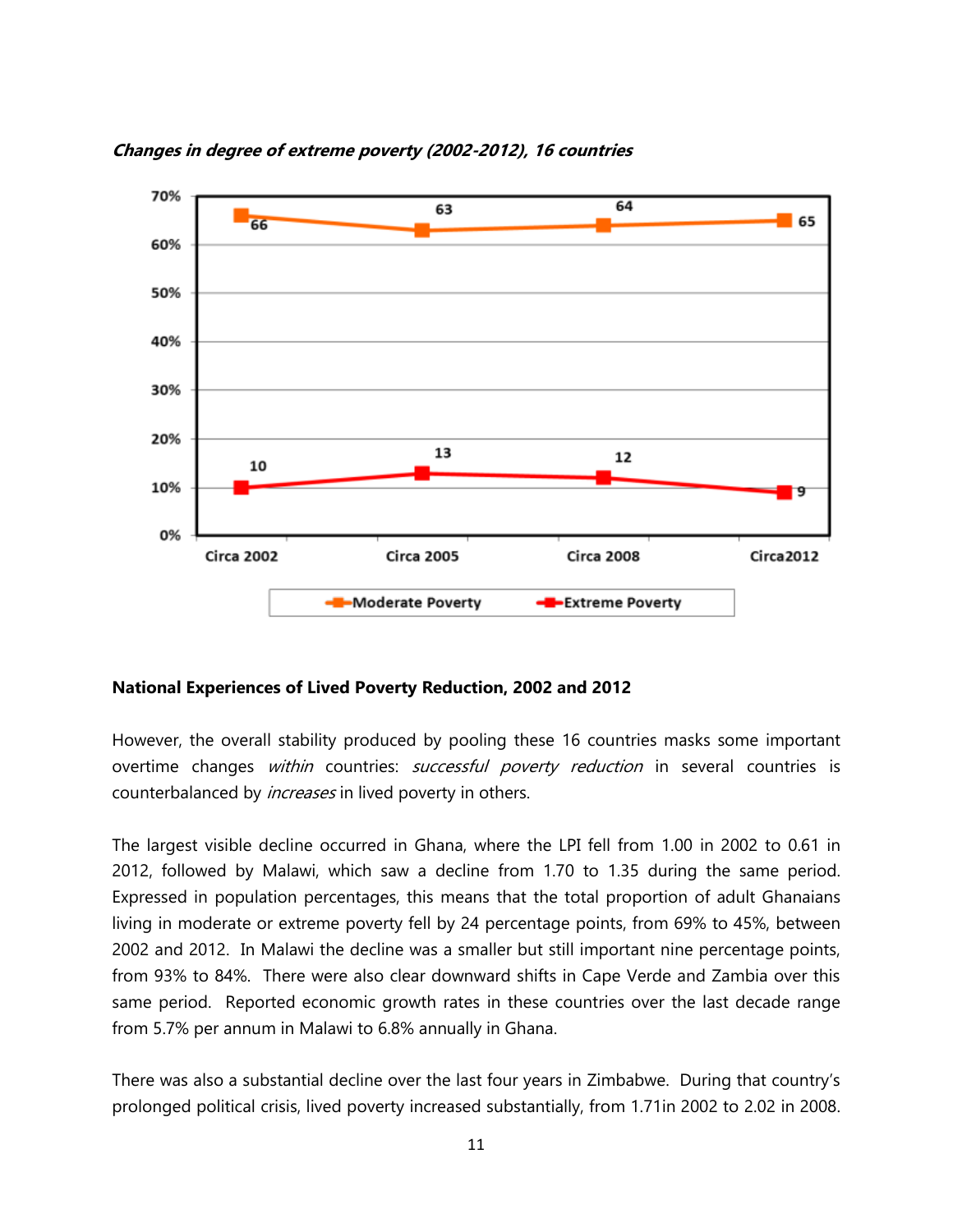Following the disputed and highly flawed 2008 election, a government of national unity was put into place, and the previous opposition party, the Movement for Democratic Change (MDC), gained control of the Ministry of Finance. One apparent result of this "peace dividend" was a rapid fall in lived poverty from 2.02 to 1.36.



**Decreasing lived poverty (2002-2012), 0-4 scale**

 $\overline{\phantom{a}}$ 

At the same time, lived poverty has *increased* significantly in five countries. The largest increase was observed in Senegal, rising from 1.32 in 2002 to 1.77 in 2012. Tanzania increased from 1.13 to 1.37 over the same period. There were smaller, but real increases in lived poverty in Botswana, Mali<sup>12</sup> and South Africa. This is despite the fact that these countries reportedly enjoyed very similar rates of economic growth to those observed in the countries mentioned above, ranging from 3.6% annually in South Africa to 7.0% per annum in Tanzania.<sup>13</sup>

 $12$  The Round 5 survey in Mali excluded three northern regions of Gao. Kidal and Timbuktu due to the political crisis and ongoing insecurity. Thus, for purposes of comparability, all figures reported for Mali from both Round 5 and earlier rounds are calculated excluding these regions.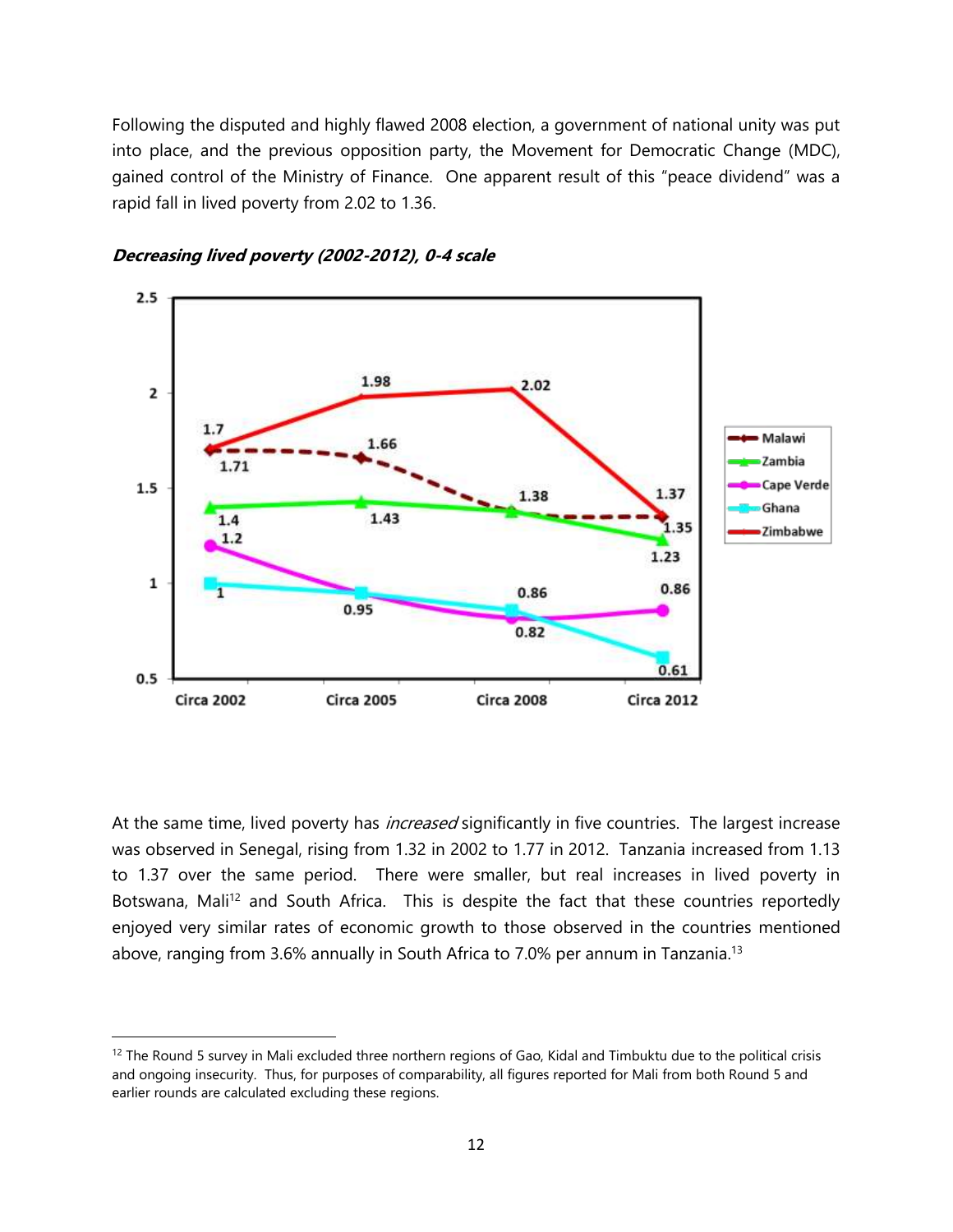Lived poverty remained stable, or otherwise displayed trendless fluctuations over the last decade in the other six countries.



## **Increasing lived poverty (2002-2012), 0-4 scale**

## **The Roots of Lived Poverty**

Previous research on the LPI data has shown that the two most important drivers of lived poverty were formal education and the extent to which individuals have access to basic development infrastructure in their immediate area of residence.<sup>14</sup>

With surveys across a much wider range of African countries, Afrobarometer re-examined this finding. The analysis shows that across 34 countries, individual lived poverty scores indeed fall sharply as education level increases, from 1.62 among those with no formal schooling, to 0.87 among those with post-secondary education.<sup>15</sup> Thus, the relatively low levels of education in West African states such as Niger, Mali, Burkina Faso and Guinea help account for the high levels of poverty in those countries.

<sup>&</sup>lt;sup>14</sup> Mattes, "The Material and Political bases of Lived Poverty in Africa."

<sup>&</sup>lt;sup>15</sup> Eta = .247, p=.000.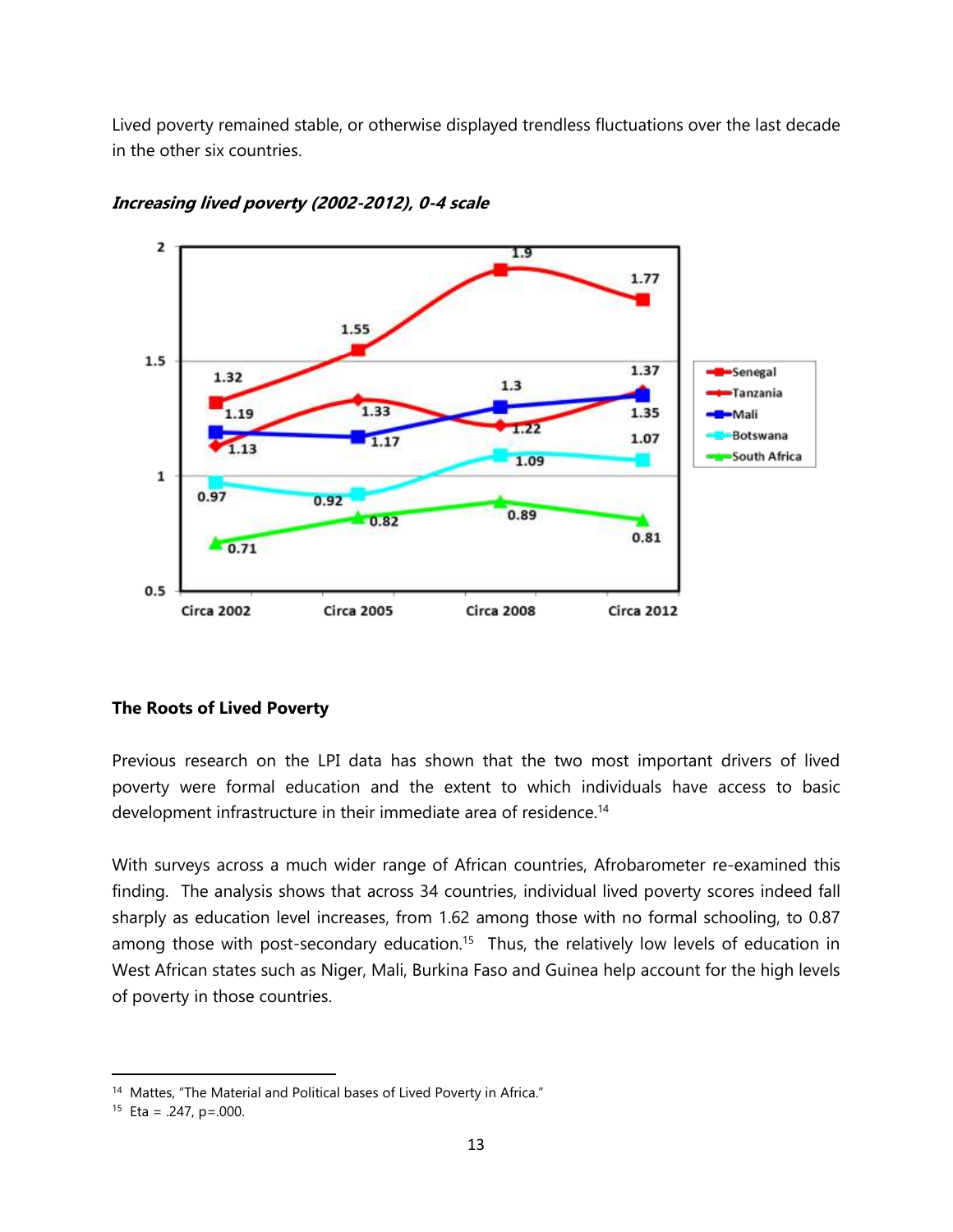## **Formal education, 2011-2013**



Source: Afrobarometer Round 5

Individual poverty scores also vary sharply according to whether or not key services are present in the respondent's community. The average LPI is 1.05 in census enumeration areas that have an electricity grid, but 1.64 where there is none.<sup>16</sup> Similarly, it is 1.08 where piped water services are available, versus 1.53 where they are not.<sup>17</sup> States have done a far worse job of extending electricity grids in West and East Africa than in other parts of the continent.

These simple correlations strongly suggest that the availability of key infrastructural services (electricity and water, paved roads, sewage systems and health clinics) has a major influence on the experience of lived poverty.

 $16$  Eta = .297, p=.000.

 $17$  Eta = .230, p=.000.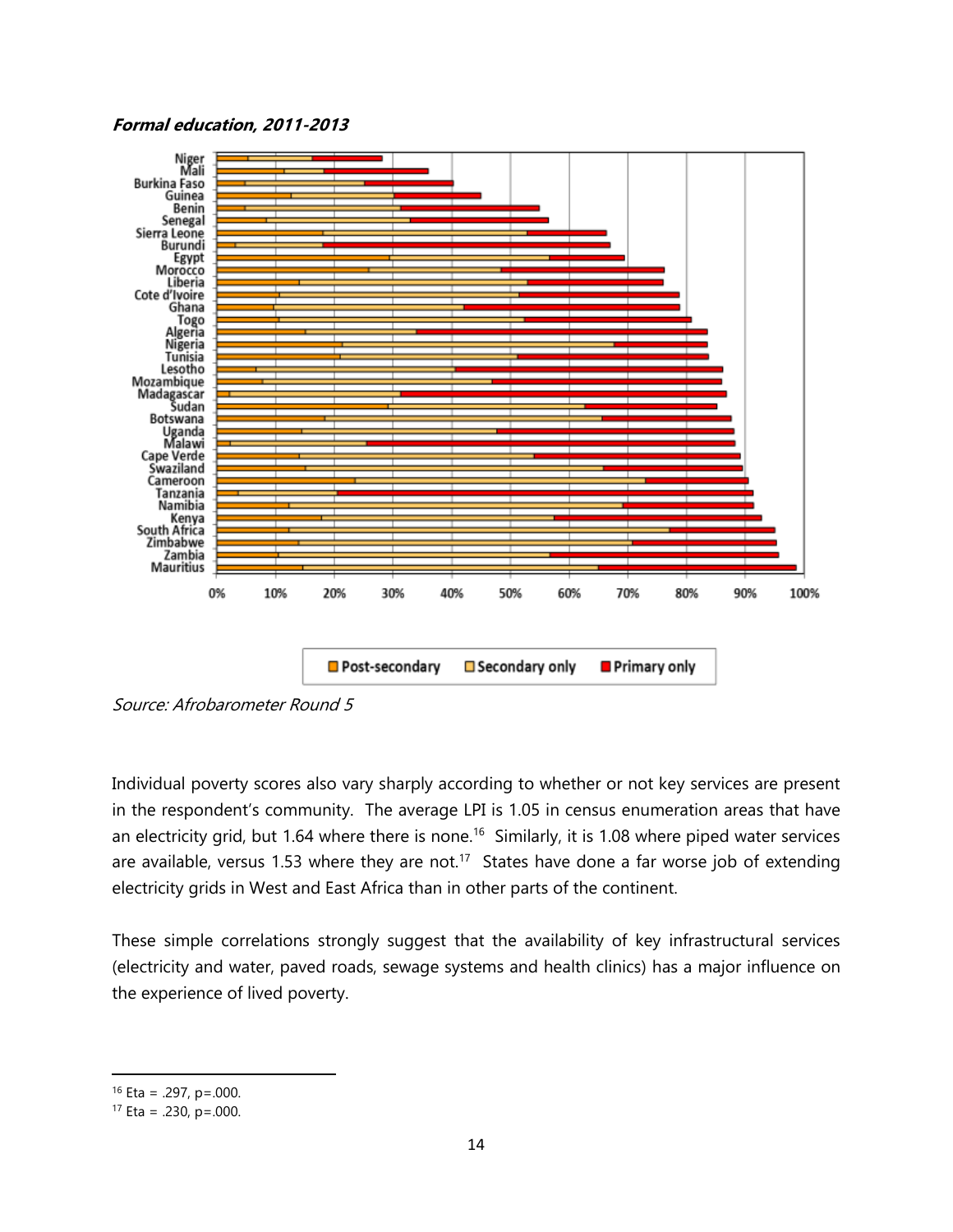

**Electricity grid within primary sampling area, 2011-2013**

Source: Afrobarometer Round 5

 $\overline{\phantom{a}}$ 

## **The Political Consequences of Lived Poverty?**

Data on lived poverty also provide an important opportunity to re-examine the ongoing debate about whether poor people make poor democrats and are likely to participate less in politics.<sup>18</sup> Consistent with previous studies, we find that the effects of poverty on democracy and political participation are mixed. On one hand, Africa's poorest people are less likely to demand democracy (and reject authoritarian alternatives), and less likely to be satisfied with democracy, compared to the better off, although the effects on demand are very modest<sup>19</sup>. On the other hand, lived poverty does not appear to be a major hindrance to political participation. In fact, the continent's poorest citizens tend to be more active participants in political and civic affairs than their better off counterparts. Despite expressing somewhat less interest in politics, they are

<sup>&</sup>lt;sup>18</sup> Seymour Martin Lipset, (1963), *Political Man: The Social basis of Politics*, New York: Anchor Books

<sup>&</sup>lt;sup>19</sup> Support for democracy: Pearson's  $r = -0.029$ ,  $p = 0.000$ ; Satisfaction with the way democracy works: Pearson's  $r = -0.108$ , p=.000.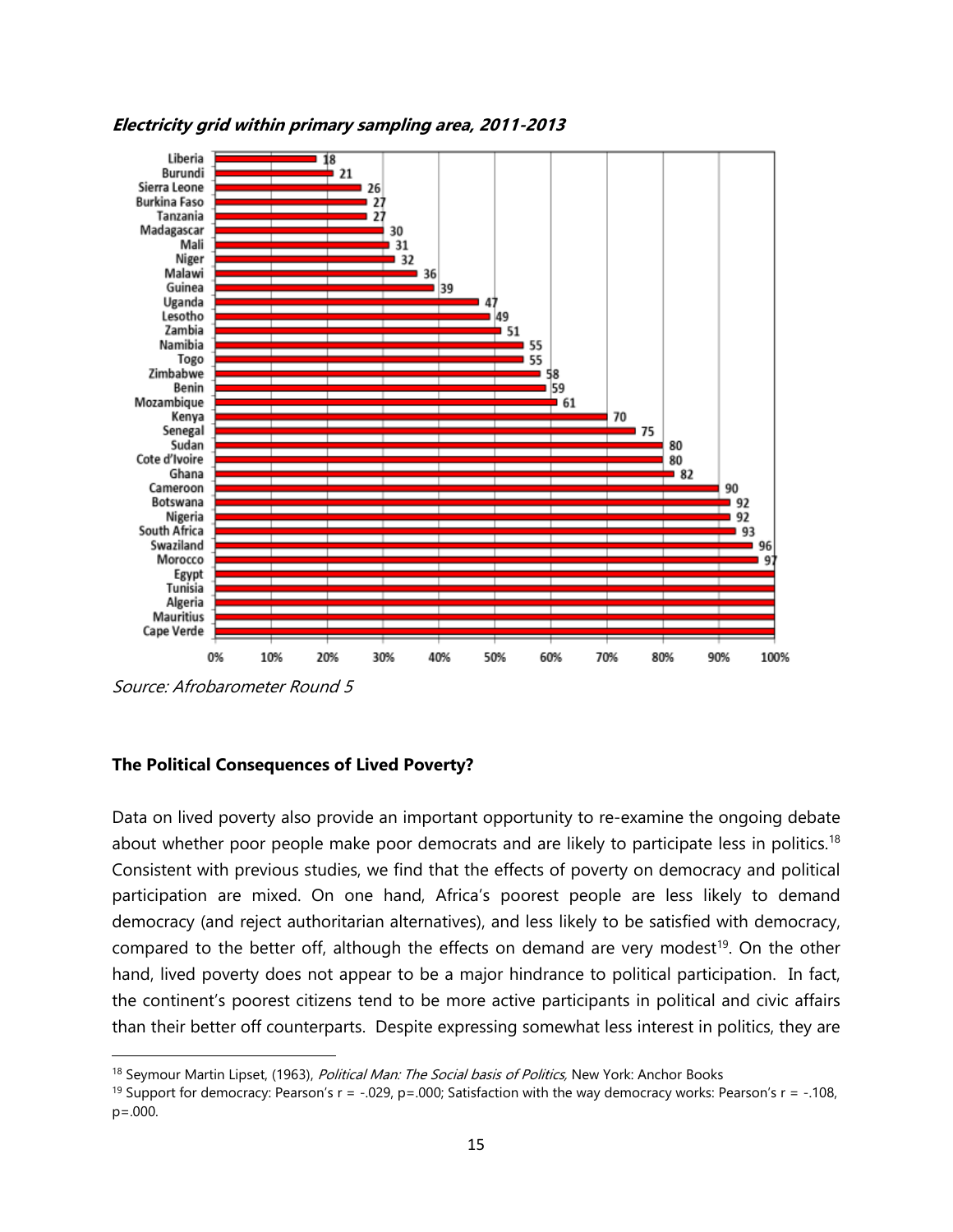more likely to attend community meetings, join with others to raise issues, and participate in campaign meetings.<sup>20</sup> Thus while lived poverty may slightly reduce demand for democracy, it does not appear to be preventing the poor from participating fully in the socio-political life of their countries.

## **Conclusion**

 $\overline{\phantom{a}}$ 

Afrobarometer data on lived poverty provide an important basis for testing widespread assumptions and claims about the effects of the continent's recent economic growth on poverty reduction. While economic data suggests that African countries may be making important strides in achieving and sustaining high growth rates, survey data from 34 countries shows that there is a disconnect between reported growth and the persistence, in both frequency and severity, of poverty among ordinary citizens. Meeting their basic daily needs remains a major challenge for a majority of Africans, even at a time when their countries are reporting impressive economic gains. While several countries demonstrate progress in reducing the experience of poverty, there are as many where lived poverty has increased. These findings suggest that either economic growth is not trickling down to average citizens and translating into poverty reduction (and in fact, is instead leading to growing income inequality), or that there is reason to question whether reported growth rates are actually being realized. In either case, it is evident that African governments need to focus as much attention on poverty reduction efforts as they are on growing their economies. The evidence suggests that investments in education and infrastructure may be among the most effective ways to extend economic gains to the continent's poorest citizens.

<sup>&</sup>lt;sup>20</sup> Attend community meetings: Pearson's  $r = .195$ ,  $p = .000$ ; Join with others to raise issues: Pearson's  $r = .169$ ,  $p = .000$ ; Participate in campaign meetings: Pearson's r = .114, p=.000.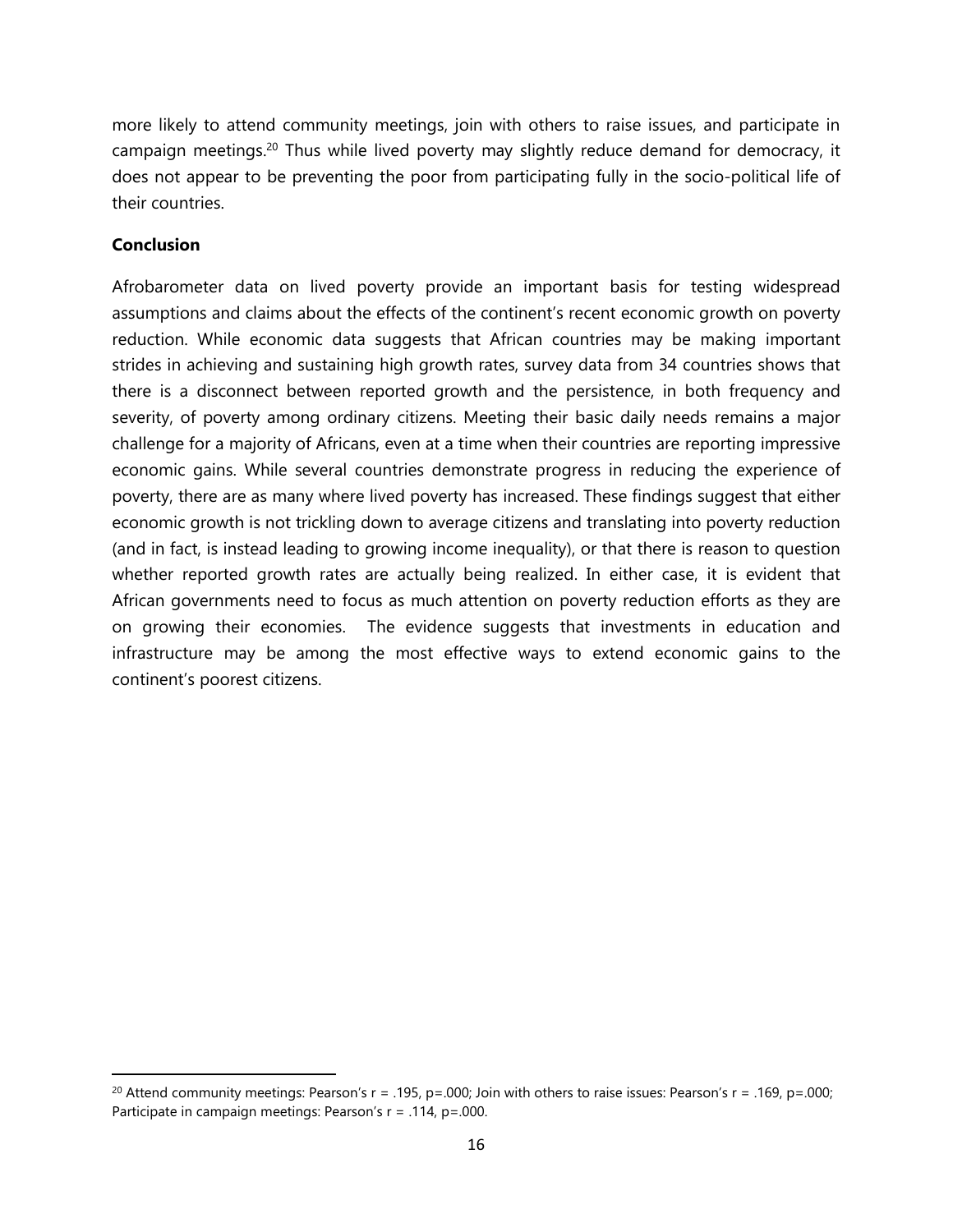## **Annex: Full Results by Country**

| Country              | <b>Never</b> | Once or<br><b>Twice/ Several</b><br><b>Times</b> | <b>Many Times/</b><br><b>Always</b> | <b>Don't Know</b> |
|----------------------|--------------|--------------------------------------------------|-------------------------------------|-------------------|
| <b>Algeria</b>       | 93           | $\overline{7}$                                   | $\mathbf{0}$                        | $\mathbf 0$       |
| <b>Benin</b>         | 51           | 36                                               | 13                                  | 0                 |
| <b>Botswana</b>      | 49           | 35                                               | 16                                  | $\mathbf{0}$      |
| <b>Burkina Faso</b>  | 45           | 29                                               | 25                                  | $\mathbf 0$       |
| <b>Burundi</b>       | 22           | 41                                               | 37                                  | $\overline{0}$    |
| <b>Cameroon</b>      | 44           | 34                                               | 21                                  | 1                 |
| <b>Cape Verde</b>    | 75           | 20                                               | 5                                   | $\overline{0}$    |
| <b>Cote d'Ivoire</b> | 42           | 36                                               | 22                                  | $\mathbf 0$       |
| <b>Egypt</b>         | 67           | 27                                               | 5                                   | $\overline{0}$    |
| <b>Ethiopia</b>      |              |                                                  | forthcoming                         |                   |
| Ghana                | 73           | 20                                               | 6                                   | $\mathbf 0$       |
| Guinea               | 38           | 32                                               | 30                                  | $\mathbf 0$       |
| <b>Kenya</b>         | 43           | 44                                               | 13                                  | $\overline{0}$    |
| Lesotho              | 27           | 35                                               | 37                                  | $\mathbf 0$       |
| <b>Liberia</b>       | 25           | 55                                               | 21                                  | $\mathbf 0$       |
| <b>Madagascar</b>    | 30           | 41                                               | 29                                  | 0                 |
| <b>Malawi</b>        | 52           | 30                                               | 18                                  | $\overline{0}$    |
| <b>Mali</b>          | 47           | 28                                               | 26                                  | $\mathbf 0$       |
| <b>Mauritius</b>     | 91           | 8                                                | $\mathbf{1}$                        | $\overline{0}$    |
| <b>Morocco</b>       | 80           | 16                                               | 3                                   | $\mathbf 0$       |
| <b>Mozambique</b>    | 48           | 36                                               | 16                                  | $\mathbf 0$       |
| <b>Namibia</b>       | 47           | 42                                               | 10                                  | $\mathbf 0$       |
| <b>Niger</b>         | 33           | 31                                               | 36                                  | $\mathbf 0$       |
| <b>Nigeria</b>       | 39           | 50                                               | 10                                  | $\mathbf 0$       |
| <b>Senegal</b>       | 47           | 30                                               | 24                                  | $\mathbf 0$       |
| <b>Sierra Leone</b>  | 31           | 48                                               | 21                                  | $\mathbf 0$       |
| <b>South Africa</b>  | 63           | 30                                               | $\overline{7}$                      | $\overline{0}$    |
| <b>Sudan</b>         | 55           | 29                                               | 15                                  | $\mathbf{1}$      |
| <b>Swaziland</b>     | 34           | 47                                               | 19                                  | $\overline{0}$    |
| <b>Tanzania</b>      | 45           | 43                                               | 13                                  | $\boldsymbol{0}$  |
| <b>Togo</b>          | 43           | 30                                               | 27                                  | $\theta$          |
| <b>Tunisia</b>       | 79           | 14                                               | $\overline{7}$                      | $\mathbf 0$       |
| <b>Uganda</b>        | 44           | 42                                               | 14                                  | $\theta$          |
| <b>Zambia</b>        | 52           | 38                                               | 10                                  | $\mathbf 0$       |
| <b>Zimbabwe</b>      | 42           | 42                                               | 16                                  | $\mathbf 0$       |
|                      |              |                                                  |                                     |                   |
| <b>Average</b>       | 50           | 33                                               | 17                                  | $\boldsymbol{0}$  |

## **Experience of food shortages across 34 African countries, 2011-2013 (%)**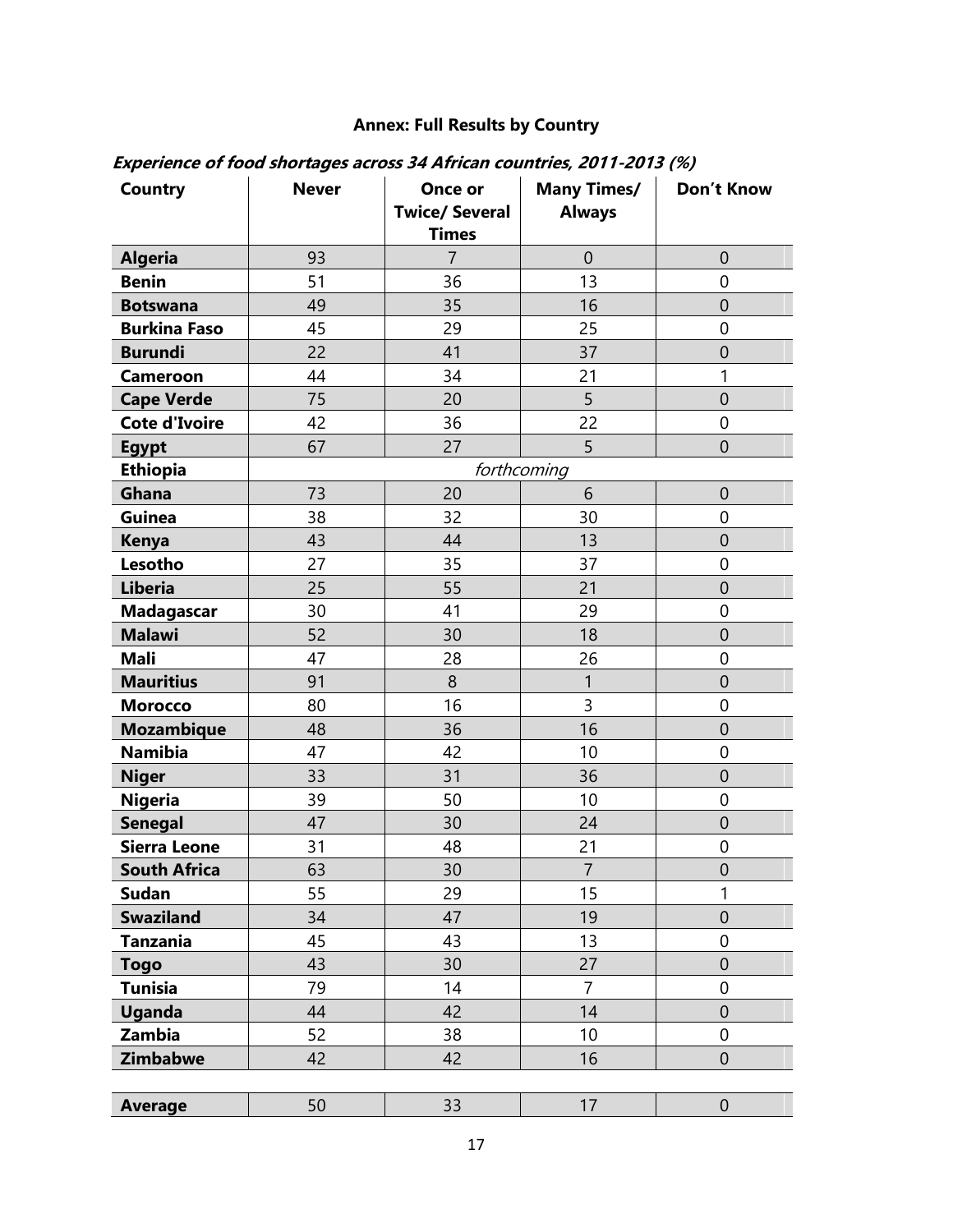| Country              | <b>Never</b> | Once or<br><b>Twice/ Several</b><br><b>Times</b> | <b>Many Times/</b><br><b>Always</b> | <b>Don't Know</b> |
|----------------------|--------------|--------------------------------------------------|-------------------------------------|-------------------|
| <b>Algeria</b>       | 68           | 30                                               | $\overline{2}$                      | $\overline{0}$    |
| <b>Benin</b>         | 53           | 29                                               | 19                                  | $\mathbf 0$       |
| <b>Botswana</b>      | 58           | 30                                               | 12                                  | $\theta$          |
| <b>Burkina Faso</b>  | 38           | 25                                               | 37                                  | $\mathbf 0$       |
| <b>Burundi</b>       | 43           | 23                                               | 34                                  | $\overline{0}$    |
| <b>Cameroon</b>      | 27           | 29                                               | 43                                  | $\mathbf 0$       |
| <b>Cape Verde</b>    | 52           | 25                                               | 23                                  | $\overline{0}$    |
| <b>Cote d'Ivoire</b> | 34           | 27                                               | 39                                  | $\overline{0}$    |
| <b>Egypt</b>         | 55           | 32                                               | 12                                  | $\mathbf{1}$      |
| <b>Ethiopia</b>      |              |                                                  | forthcoming                         |                   |
| Ghana                | 70           | 21                                               | 8                                   | $\mathbf{0}$      |
| Guinea               | 40           | 27                                               | 33                                  | $\mathbf 0$       |
| <b>Kenya</b>         | 55           | 33                                               | 12                                  | $\mathbf 0$       |
| Lesotho              | 40           | 26                                               | 33                                  | $\mathbf 0$       |
| Liberia              | 43           | 35                                               | 22                                  | $\mathbf 0$       |
| <b>Madagascar</b>    | 42           | 24                                               | 34                                  | $\overline{0}$    |
| <b>Malawi</b>        | 64           | 14                                               | 22                                  | $\theta$          |
| <b>Mali</b>          | 61           | 18                                               | 21                                  | $\mathbf 0$       |
| <b>Mauritius</b>     | 82           | 14                                               | $\overline{4}$                      | $\mathbf 0$       |
| <b>Morocco</b>       | 74           | 21                                               | 5                                   | $\overline{0}$    |
| <b>Mozambique</b>    | 51           | 31                                               | 18                                  | $\theta$          |
| <b>Namibia</b>       | 60           | 30                                               | 10                                  | $\overline{0}$    |
| <b>Niger</b>         | 46           | 19                                               | 35                                  | $\theta$          |
| <b>Nigeria</b>       | 42           | 42                                               | 16                                  | $\overline{0}$    |
| <b>Senegal</b>       | 50           | 29                                               | 22                                  | $\theta$          |
| <b>Sierra Leone</b>  | 42           | 43                                               | 15                                  | $\mathbf 0$       |
| <b>South Africa</b>  | 60           | 29                                               | 11                                  | $\mathbf 0$       |
| <b>Sudan</b>         | 43           | 32                                               | 23                                  | 1                 |
| <b>Swaziland</b>     | 47           | 29                                               | 24                                  | $\mathbf{0}$      |
| <b>Tanzania</b>      | 38           | 37                                               | 25                                  | $\mathbf 0$       |
| <b>Togo</b>          | 36           | 23                                               | 41                                  | $\overline{0}$    |
| <b>Tunisia</b>       | 71           | 16                                               | 13                                  | 0                 |
| <b>Uganda</b>        | 45           | 37                                               | 18                                  | $\overline{0}$    |
| Zambia               | 46           | 30                                               | 24                                  | 0                 |
| <b>Zimbabwe</b>      | 45           | 38                                               | 17                                  | $\overline{0}$    |
|                      |              |                                                  |                                     |                   |
| <b>Average</b>       | 51           | 28                                               | 21                                  | $\mathbf 0$       |

## **Experience of water shortages across 34 African countries, 2011-2013 (%)**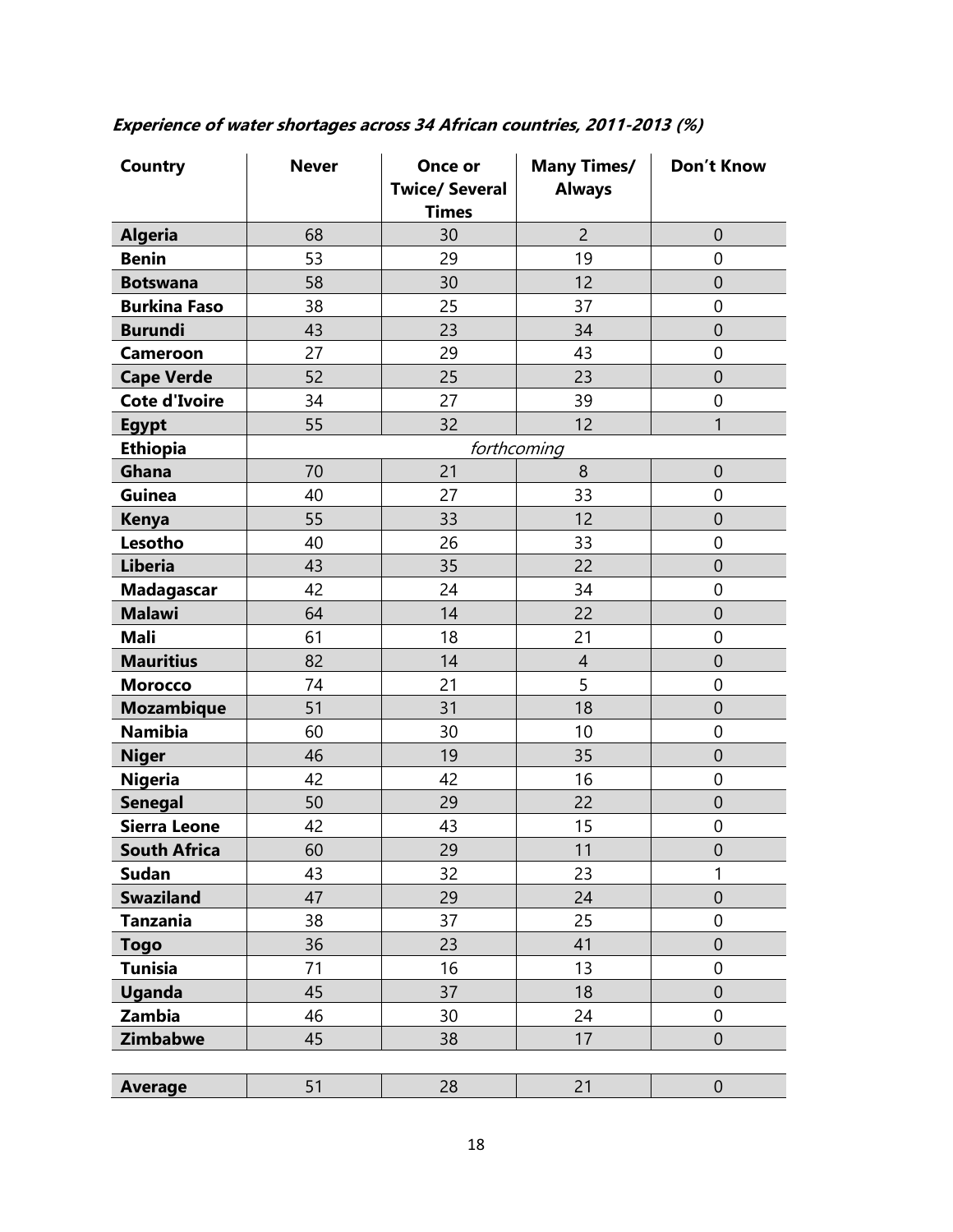**Experience of medicine or medical care shortages across 34 African countries, 2011-2013 (%)**

| <b>Country</b>       | <b>Never</b> | Once or<br><b>Twice/ Several</b><br><b>Times</b> | <b>Many Times/</b><br><b>Always</b> | <b>Don't Know</b> |
|----------------------|--------------|--------------------------------------------------|-------------------------------------|-------------------|
| <b>Algeria</b>       | 73           | 26                                               | 1                                   | $\mathbf 0$       |
| <b>Benin</b>         | 42           | 41                                               | 16                                  | $\mathbf 0$       |
| <b>Botswana</b>      | 59           | 30                                               | 9                                   | $\mathbf{1}$      |
| <b>Burkina Faso</b>  | 38           | 36                                               | 26                                  | $\mathbf 0$       |
| <b>Burundi</b>       | 44           | 35                                               | 21                                  | $\mathbf 0$       |
| <b>Cameroon</b>      | 37           | 34                                               | 28                                  | 1                 |
| <b>Cape Verde</b>    | 68           | 22                                               | 9                                   | 1                 |
| <b>Cote d'Ivoire</b> | 33           | 36                                               | 30                                  | 1                 |
| <b>Egypt</b>         | 48           | 37                                               | 15                                  | $\mathbf 0$       |
| <b>Ethiopia</b>      |              |                                                  | forthcoming                         |                   |
| Ghana                | 72           | 22                                               | 6                                   | $\mathbf 0$       |
| Guinea               | 25           | 33                                               | 42                                  | $\mathbf 0$       |
| <b>Kenya</b>         | 46           | 43                                               | 11                                  | $\theta$          |
| Lesotho              | 42           | 34                                               | 23                                  | $\overline{2}$    |
| <b>Liberia</b>       | 31           | 39                                               | 29                                  | $\theta$          |
| <b>Madagascar</b>    | 41           | 34                                               | 25                                  | $\mathbf 0$       |
| <b>Malawi</b>        | 38           | 32                                               | 29                                  | $\mathbf 0$       |
| <b>Mali</b>          | 54           | 27                                               | 20                                  | $\mathbf 0$       |
| <b>Mauritius</b>     | 96           | $\overline{4}$                                   | 1                                   | $\mathbf{0}$      |
| <b>Morocco</b>       | 52           | 28                                               | 20                                  | $\mathbf 0$       |
| <b>Mozambique</b>    | 47           | 34                                               | 18                                  | 1                 |
| <b>Namibia</b>       | 55           | 38                                               | 6                                   | $\mathbf 0$       |
| <b>Niger</b>         | 36           | 29                                               | 35                                  | $\theta$          |
| <b>Nigeria</b>       | 45           | 44                                               | 11                                  | $\mathbf 0$       |
| <b>Senegal</b>       | 34           | 33                                               | 33                                  | $\theta$          |
| <b>Sierra Leone</b>  | 32           | 43                                               | 25                                  | 1                 |
| <b>South Africa</b>  | 60           | 31                                               | 8                                   | $\mathbf 0$       |
| <b>Sudan</b>         | 45           | 32                                               | 22                                  | 1                 |
| <b>Swaziland</b>     | 52           | 36                                               | 11                                  | $\mathbf{1}$      |
| Tanzania             | 29           | 49                                               | 22                                  | $\mathbf 0$       |
| <b>Togo</b>          | 30           | 30                                               | 39                                  | $\mathbf 0$       |
| <b>Tunisia</b>       | 66           | 19                                               | 15                                  | $\mathbf 0$       |
| <b>Uganda</b>        | 32           | 44                                               | 24                                  | $\overline{0}$    |
| Zambia               | 42           | 36                                               | 21                                  | $\boldsymbol{0}$  |
| <b>Zimbabwe</b>      | 39           | 44                                               | 17                                  | 1                 |
|                      |              |                                                  |                                     |                   |
| <b>Average</b>       | 47           | 33                                               | 20                                  | $\mathbf 0$       |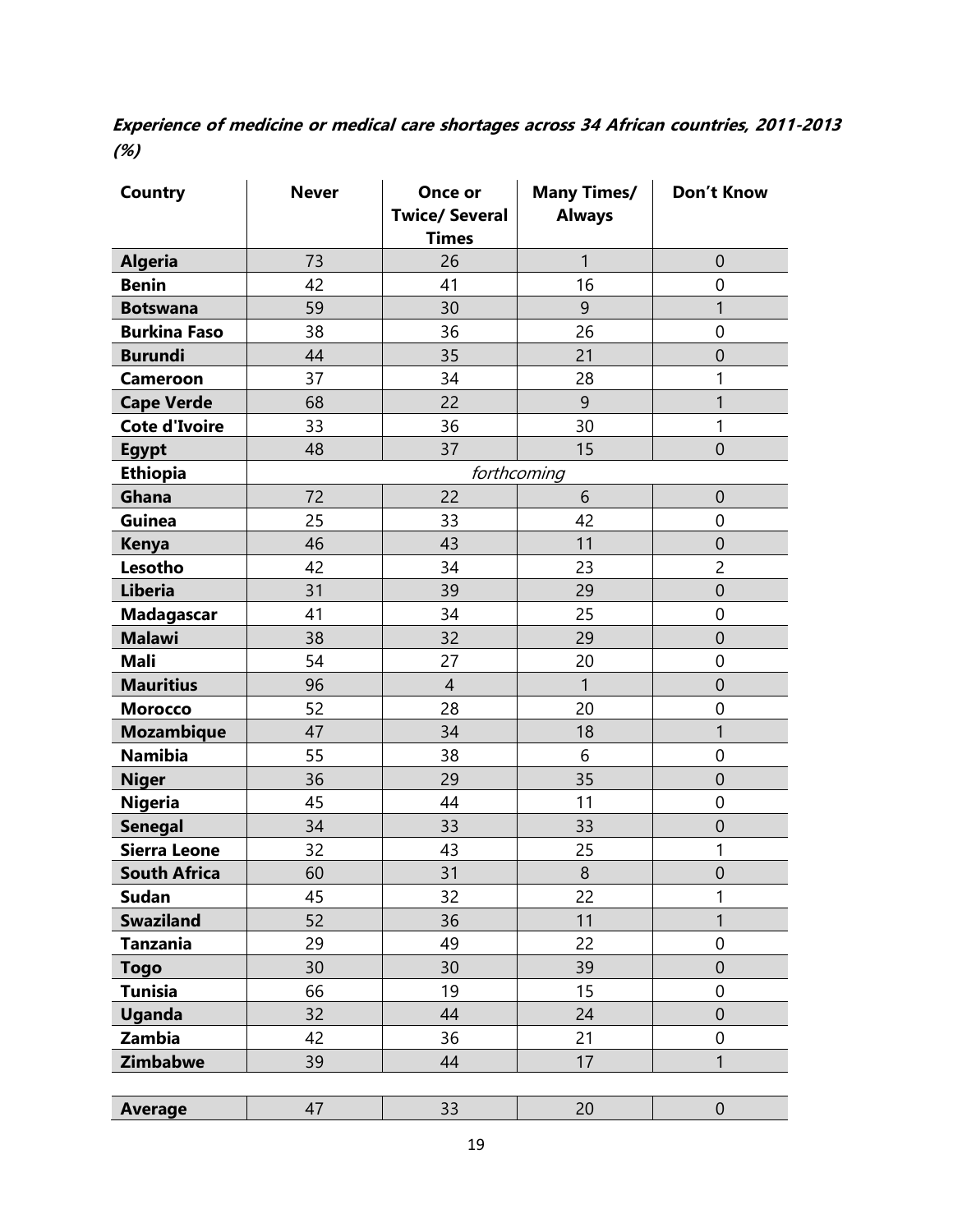| Country              | <b>Never</b> | Once or<br>Twice/<br><b>Several Times</b> | <b>Many Times/</b><br><b>Always</b> | <b>Don't Know</b> |
|----------------------|--------------|-------------------------------------------|-------------------------------------|-------------------|
| <b>Algeria</b>       | 79           | 21                                        | $\mathbf 0$                         | $\theta$          |
| <b>Benin</b>         | 64           | 26                                        | 10                                  | $\mathbf 0$       |
| <b>Botswana</b>      | 51           | 39                                        | 10                                  | $\mathbf 0$       |
| <b>Burkina Faso</b>  | 47           | 34                                        | 19                                  | $\boldsymbol{0}$  |
| <b>Burundi</b>       | 37           | 31                                        | 33                                  | $\overline{0}$    |
| <b>Cameroon</b>      | 45           | 40                                        | 14                                  | $\boldsymbol{0}$  |
| <b>Cape Verde</b>    | 66           | 25                                        | 9                                   | $\overline{0}$    |
| <b>Cote d'Ivoire</b> | 59           | 27                                        | 14                                  | $\mathbf 0$       |
| <b>Egypt</b>         | 46           | 38                                        | 15                                  | 1                 |
| <b>Ethiopia</b>      |              |                                           | Forthcoming                         |                   |
| Ghana                | 78           | 18                                        | $\overline{4}$                      | $\mathbf 0$       |
| Guinea               | 68           | 22                                        | 9                                   | 1                 |
| <b>Kenya</b>         | 55           | 35                                        | 9                                   | $\mathbf 0$       |
| Lesotho              | 43           | 28                                        | 29                                  | $\mathbf 0$       |
| <b>Liberia</b>       | 64           | 17                                        | 13                                  | 5                 |
| <b>Madagascar</b>    | 57           | 31                                        | 12                                  | $\mathbf 0$       |
| <b>Malawi</b>        | 61           | 22                                        | 17                                  | $\overline{0}$    |
| <b>Mali</b>          | 69           | 16                                        | 14                                  | $\mathbf 0$       |
| <b>Mauritius</b>     | 92           | $\overline{7}$                            | 1                                   | $\mathbf 0$       |
| <b>Morocco</b>       | 72           | 24                                        | 5                                   | 1                 |
| <b>Mozambique</b>    | 62           | 29                                        | 8                                   | 1                 |
| <b>Namibia</b>       | 71           | 22                                        | 6                                   | $\mathbf 0$       |
| <b>Niger</b>         | 58           | 27                                        | 16                                  | $\overline{0}$    |
| <b>Nigeria</b>       | 38           | 47                                        | 14                                  | 1                 |
| <b>Senegal</b>       | 34           | 34                                        | 32                                  | $\mathbf 0$       |
| <b>Sierra Leone</b>  | 64           | 20                                        | 16                                  | $\mathbf 0$       |
| <b>South Africa</b>  | 62           | 30                                        | $\,8\,$                             | 1                 |
| <b>Sudan</b>         | 40           | 34                                        | 24                                  | $\mathbf{1}$      |
| <b>Swaziland</b>     | 60           | 30                                        | 11                                  | $\overline{0}$    |
| <b>Tanzania</b>      | 58           | 34                                        | 8                                   | $\mathbf 0$       |
| <b>Togo</b>          | 51           | 31                                        | 18                                  | $\theta$          |
| <b>Tunisia</b>       | 66           | 25                                        | 9                                   | 0                 |
| <b>Uganda</b>        | 47           | 39                                        | 14                                  | $\mathbf 0$       |
| Zambia               | 61           | 30                                        | 9                                   | $\mathbf 0$       |
| <b>Zimbabwe</b>      | 48           | 31                                        | 20                                  | $\mathbf 0$       |
|                      |              |                                           |                                     |                   |
| <b>Average</b>       | 58           | 28                                        | 13                                  | $\theta$          |

**Experience of cooking fuel shortages across 34 African countries, 2011-2013 (%)**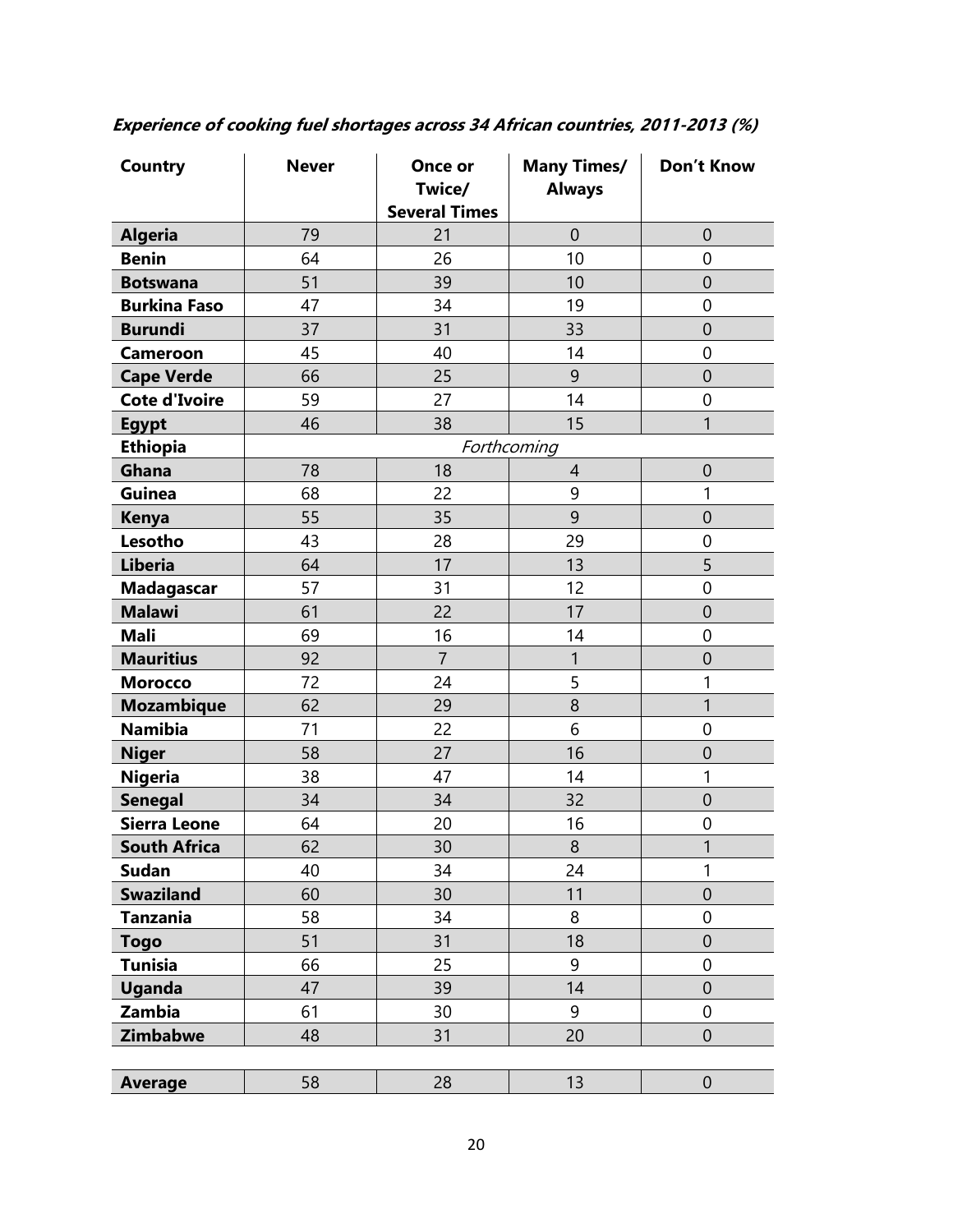| Country              | <b>Never</b>   | Once or<br><b>Twice/ Several</b><br><b>Times</b> | <b>Many Times/</b><br><b>Always</b> | <b>Don't Know</b> |
|----------------------|----------------|--------------------------------------------------|-------------------------------------|-------------------|
| <b>Algeria</b>       | 65             | 33                                               | $\overline{2}$                      | $\overline{0}$    |
| <b>Benin</b>         | 9              | 50                                               | 41                                  | $\mathbf 0$       |
| <b>Botswana</b>      | 25             | 36                                               | 39                                  | $\overline{0}$    |
| <b>Burkina Faso</b>  | 5              | 23                                               | 72                                  | $\mathbf 0$       |
| <b>Burundi</b>       | 5              | 19                                               | 76                                  | $\mathbf 0$       |
| <b>Cameroon</b>      | 12             | 33                                               | 55                                  | 1                 |
| <b>Cape Verde</b>    | 39             | 31                                               | 29                                  | 1                 |
| <b>Cote d'Ivoire</b> | 8              | 32                                               | 60                                  | $\mathbf 0$       |
| <b>Egypt</b>         | 50             | 32                                               | 17                                  | 1                 |
| <b>Ethiopia</b>      |                |                                                  | forthcoming                         |                   |
| Ghana                | 49             | 32                                               | 19                                  | $\mathbf{0}$      |
| <b>Guinea</b>        | 5              | 29                                               | 66                                  | $\mathbf 0$       |
| <b>Kenya</b>         | 19             | 36                                               | 45                                  | $\overline{0}$    |
| Lesotho              | 9              | 20                                               | 71                                  | $\mathbf 0$       |
| <b>Liberia</b>       | 21             | 29                                               | 48                                  | $\mathbf{1}$      |
| <b>Madagascar</b>    | 11             | 29                                               | 59                                  | $\mathbf 0$       |
| <b>Malawi</b>        | 12             | 32                                               | 57                                  | $\mathbf{0}$      |
| <b>Mali</b>          | 14             | 22                                               | 64                                  | $\mathbf 0$       |
| <b>Mauritius</b>     | 80             | 17                                               | 3                                   | $\mathbf 0$       |
| <b>Morocco</b>       | 49             | 36                                               | 15                                  | 1                 |
| <b>Mozambique</b>    | 19             | 33                                               | 47                                  | $\overline{2}$    |
| <b>Namibia</b>       | 25             | 41                                               | 33                                  | $\mathbf 0$       |
| <b>Niger</b>         | 6              | 24                                               | 70                                  | $\mathbf 0$       |
| <b>Nigeria</b>       | 27             | 46                                               | 27                                  | 1                 |
| <b>Senegal</b>       | $\overline{7}$ | 21                                               | 72                                  | $\mathbf 0$       |
| <b>Sierra Leone</b>  | 28             | 32                                               | 40                                  | 1                 |
| <b>South Africa</b>  | 44             | 34                                               | 22                                  | $\boldsymbol{0}$  |
| <b>Sudan</b>         | 34             | 33                                               | 30                                  | 2                 |
| <b>Swaziland</b>     | 15             | 38                                               | 47                                  | $\theta$          |
| <b>Tanzania</b>      | 11             | 43                                               | 46                                  | $\mathbf 0$       |
| <b>Togo</b>          | 5              | 18                                               | 77                                  | $\mathbf{0}$      |
| <b>Tunisia</b>       | 64             | 22                                               | 14                                  | $\mathbf 0$       |
| Uganda               | 13             | 44                                               | 42                                  | $\mathbf 0$       |
| Zambia               | 18             | 39                                               | 42                                  | $\boldsymbol{0}$  |
| <b>Zimbabwe</b>      | 16             | 38                                               | 46                                  | $\overline{0}$    |
|                      |                |                                                  |                                     |                   |
| <b>Average</b>       | 24             | 32                                               | 44                                  | $\boldsymbol{0}$  |

**Experience of cash income shortages aAcross 34 African countries, 2011-2013 (%)**